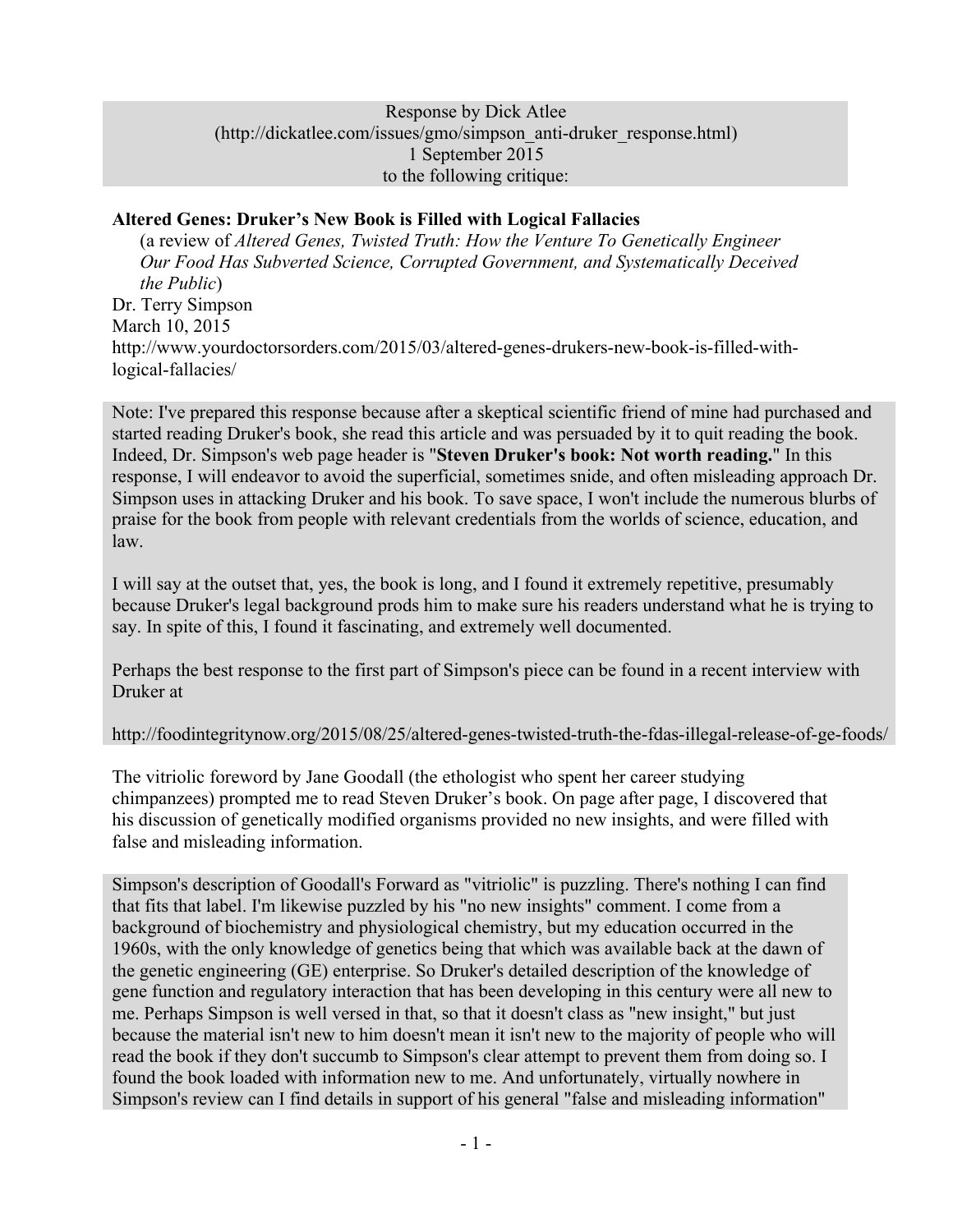#### allegation.

Mr. Druker is riding the wave of the ongoing discussion in the lay public about genetically modified organisms. On Facebook pages, in newspapers, journals, in blogs, and other social media sites, there seems to be one group that asserts that any genetically modified organism is an unnatural beast that has no place in food. On the other side are the vast majority of scientists who know that humans have been genetically modifying our food since we began to cultivate it, and the use of molecular engineering is nothing more than a more precise way of doing the same familiar job.

This is a straw man dichotomy based on the world "unnatural." One can argue whether GE is more precise than breeding (and Druker does, I think, an excellent job in dispelling that notion in Chapter 9, using the 2004 NAS report), but the important thing is not natural-vs-unnatural, but whether GE creates real or potential problems. In considering Simpson's claim that a "vast majority of scientists" think GE is more precise needs to be analyzed on two counts:

- \* for how many of those scientists work in the field and have some basis for understanding the realities of the technology, and
- \* how many of them depend for their research on funding from the GE industry, since a peerreviewed study of the literature has shown a very tight correlation between funding source and research results.

Given the many examples of "no-harm" studies whose design or data analysis has clearly been done to avoid showing harm, careful examination of studies is what is important, not whether someone uses the term "unnatural."

Druker's basic assumptions, as you can guess from his title, is that there is a vast conspiracy of industry that has potentially caused harm to our food source, and that science has been subverted and seduced by the process, that government oversight has been corrupted, and the public has been deceived. The book was self-published, and clearly not reviewed by a science editor (oh wait, the scientists were subverted). Druker seeks to show that there is a vast conspiracy on the part of corporations, biotechnology types, and the government to promote genetically modified foods, and he attempts to validate his points using pieces of science and a lot of assumptions (logical assumptions made by a lawyer that make no scientific sense).

There's no doubt Druker is a lawyer, but given that he has spent the better part of two decades studying this situation, snidely and cavalierly dismissing what he says on that account does not give me a lot of hope that this piece is going to be helpful (a concern that turned out to be justified as I went on). The one part of Druker's "lawyerishness" that does impact the book is his constant repetition of points, driving them home to an unwriterly extreme. That would be a valid criticism of the book in terms of style, but the book isn't about style. The comment about "selfpublication," if true, relates to that issue, but not to whether the information in the book is valid.

But my main problem with this paragraph is the assertion that it is Druker's "assumption" that there is a vast conspiracy. There is no assumption, only presentation of documented proof. As a lawyer, Druker and his colleagues forced the FDA to turn over internal documents showing a deliberate covering up of safety issues in its development of the "essential equivalence /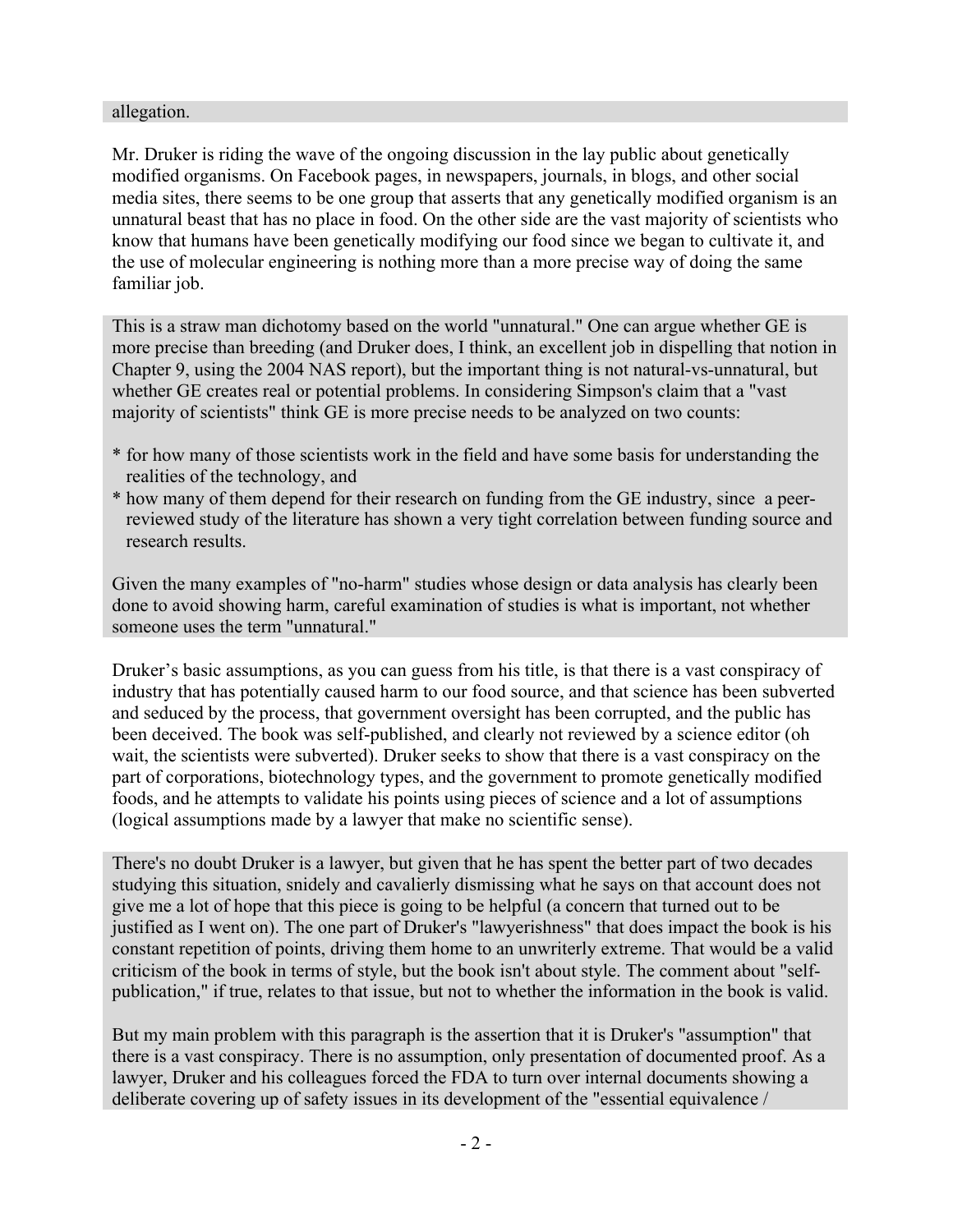generally recognized as safe (GRAS)" policy it still maintains. He further documents the efforts of the GE enterprise from its very early days to prevent public awareness of its dangers. This is no "assumption."

Starting in the first chapters, he reveals how he was the part of a failed lawsuit and has invested much time reviewing thousands of documents. What he doesn't share is that he was simply cherry-picking data. In the early 1990's scientists speaking, as scientists do, said that we need to monitor this, have appropriate studies. He took those bits of quotes and ran with them. He employed confirmation bias, seeking out bits of data that support his viewpoint. While he goes into agonizing detail in selected areas of his discussion, publications contrary to his perspective are ignored.

The reference to a "failed" lawsuit is a good example of the reviewer's bias that should raise the reader's wariness of further misleading statements. The key issue in the trial was the GRAS assertion, which legally involves (a) the existence of a scientific consensus on safety and (b) the availability of technical data that underlies this consensus. The plaintiffs provided internal FDA memos and correspondence showing that the FDA knew there was no consensus on safety and that no tests existed that could support such a consensus if it did exist. The judge did not permit oral arguments and thus permitted no questions or clarification. In a remarkable decision, she (a) held that the requirements for GRAS were not satisfied in 1998 at the time of the lawsuit (**hence all GE foods were on the market illegally**), but nevertheless (b) ruled against the plaintiffs by asserting -- against all the evidence she had earlier acknowledged -- that the FDA administrators had not acted arbitrarily in their 1992 policy development. An appeal was prepared, but the FDA suddenly announced a proposed (still insufficient) regulation, which, if adopted, would have mooted the case. The appeal was called off in expectation of filing a new suit after the regulation was adopted. However, the FDA waited until the time for appeal had expired, and then announced it was not going to act on the proposed regulation. The case did not fail on the merits, but on FDA evasion strategy. A valid question Simpson could have asked is why a second lawsuit was then not filed concerning the present illegality of GMOs, with which the judge had tacitly agreed. But he is apparently too interested in portraying Druker's case as incompetent.

Contrary to what Simpson says, the FDA scientists who opposed what became the FDA policy were not casually saying that monitoring and studies were needed, but that it would be foolhardy to proceed **until** such monitoring was formalized and studies were done. Neither happened. Saying Druker is "running with bits of quotes" is like saying that someone who passes on the call of "Fire" in a developing inferno is just running with a bit of a quote, which misses the whole point of the situation. And in fact, Druker provides a **large** number of quotes from the pro-GE side, though obviously, given the purpose of his book, he does so in the context of debunking them. He presents the evidence of risk that Monsanto actively attempts to suppress. (Note: the assertion of suppression is not controversial. Monsanto has stated that they have an entire corporate department devoted to that very task.)

He mistakenly believes that when molecular engineering was first done, scientists didn't understand the nature of what they were dealing with. The author provides a long, pedantic, and outdated view of how regulatory genes worked. My guess is that he obtained a college biology textbook sometime in the 1990's and used that as a basis.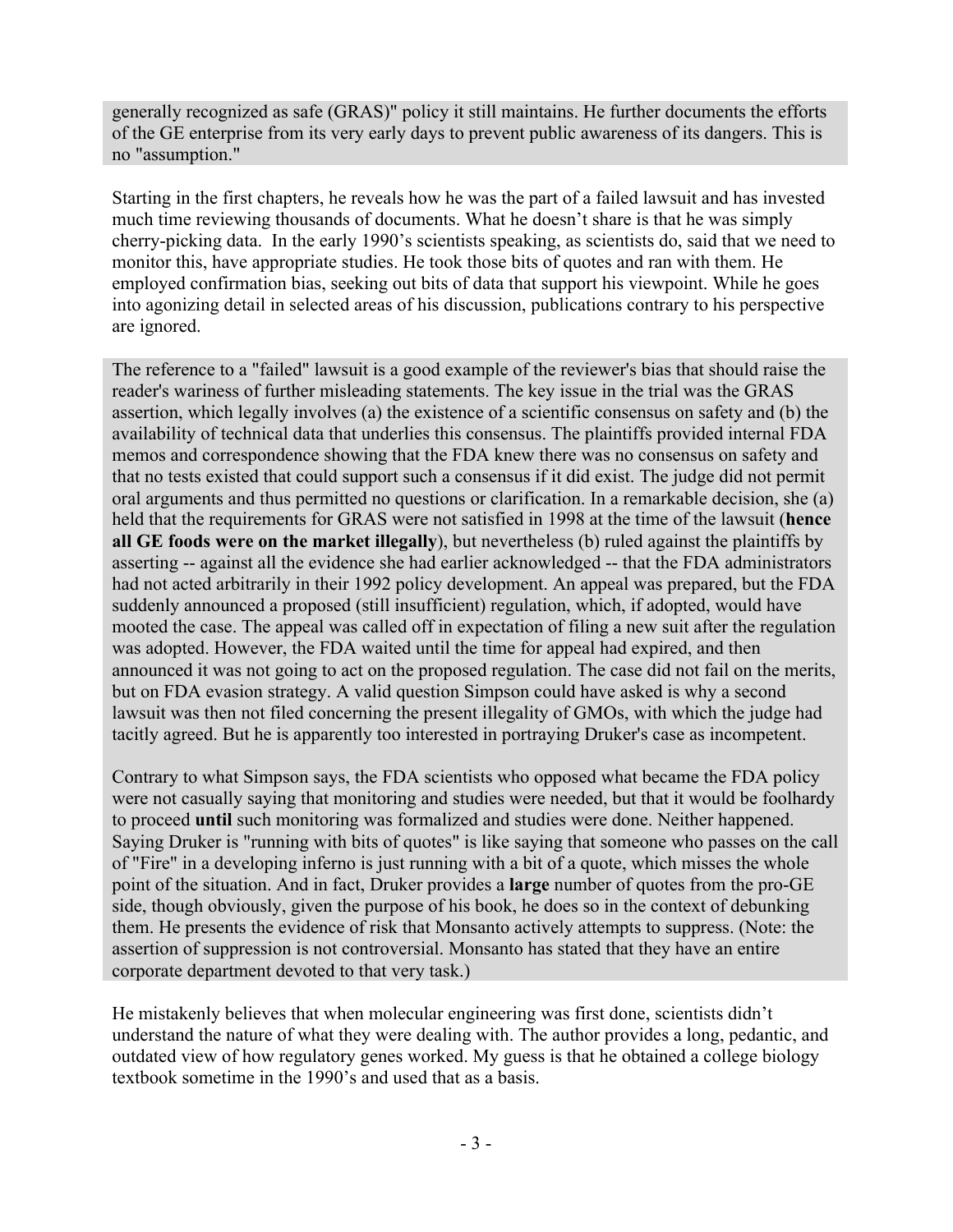I'd be very interested in what is "outdated" about Druker's elucidation of gene regulatory structure and function. I found it extremely helpful. He goes into great detail ("long, pedantic" is not a scientific criticism) on that topic and the discoveries that increased our understanding, and he is very clear that **none** of this was known during the first decade or more of the GE revolution when the technology being used today was developed. The technological assumption in recombinant DNA work is -- very explicitly and clearly -- that one gene makes one protein, and that insertion **in a random place** will have no effect on the rest of the genome, ignoring the regulatory function of both genes and their relative positions in the DNA. This material was **not** known in that detail prior to the completion of the Human Genome project in 2003, so where Simpson's "1990s college textbook" comment came from is unfathomable. Druker also provides commentary from researchers in the field who point out that even now we are only beginning to understand the huge complexity of all the mechanisms at work, a complexity great enough that we may never fully understand it. Druker fleshes out this problem in a chapter comparing the care with which computer programmers test safety-critical systems -- whose complexity is limited by the fact they are human-developed -- with the remarkable carelessness used in GE studies that have found no potential for harm. Simpson's denigrating comments are again completely at odds with the reality of the book, and clearly seem designed to prevent consideration of it.

#### **L-Tryptophan and Eosinophilia-Myalgia Syndrome and GMO**

Druker spends early chapters talking about the supplement L-tryptophan, which caused health problems with a disease called eosinophilia-myalgia syndrome (EMS). Druker is correct that a manufacturer that used bacteria that were molecularly engineered to make more L-tryptophan. In fact, most supplements used today (vitamins and amino acids) are made from genetically modified bacteria or yeast. Druker's theorizes that the cause of EMS was from an unknown metabolite of this engineered bacteria. In spite of a search for some evidence that contaminants in the tryptophan caused EMS (including metabolites of tryptophan), none of the other agents in the supplement have been found to cause EMS.

This characterization, too, is false. There was at least one identified molecular contaminant that caused EMS. His false claim about this key issue makes me wonder whether he's being truthful about his claim that most supplements are now being made from GMOs -- I'll have to suspend judgment on that, since I've never heard the claim before.

Druker is incorrect that EMS was not present before GMO, in fact, EMS was reported long before bacteria were genetically engineered. The syndrome called EMS was first defined in 1989 – however, there is clear histological evidence that in the 1980's contaminated rapeseed oil caused a similar disease. Druker cannot believe that L-tryptophan would be harmful, and states such – falling into the trap of many anti-vaccination types – that the body makes and uses many chemicals that in small amounts are useful and in large amounts can kill (like L-tryptophan and like formaldehyde).

Misleading. The EMS syndrome **was** defined in 1989 and was definitively connected to the **only** L-tryptophan supplement that was being made at the time using GE bacteria. No other Ltryptophan sources caused EMS. Whether another syndrome similar to EMS existed beforehand is completely beside the point. And of course there are substances for which taking too much can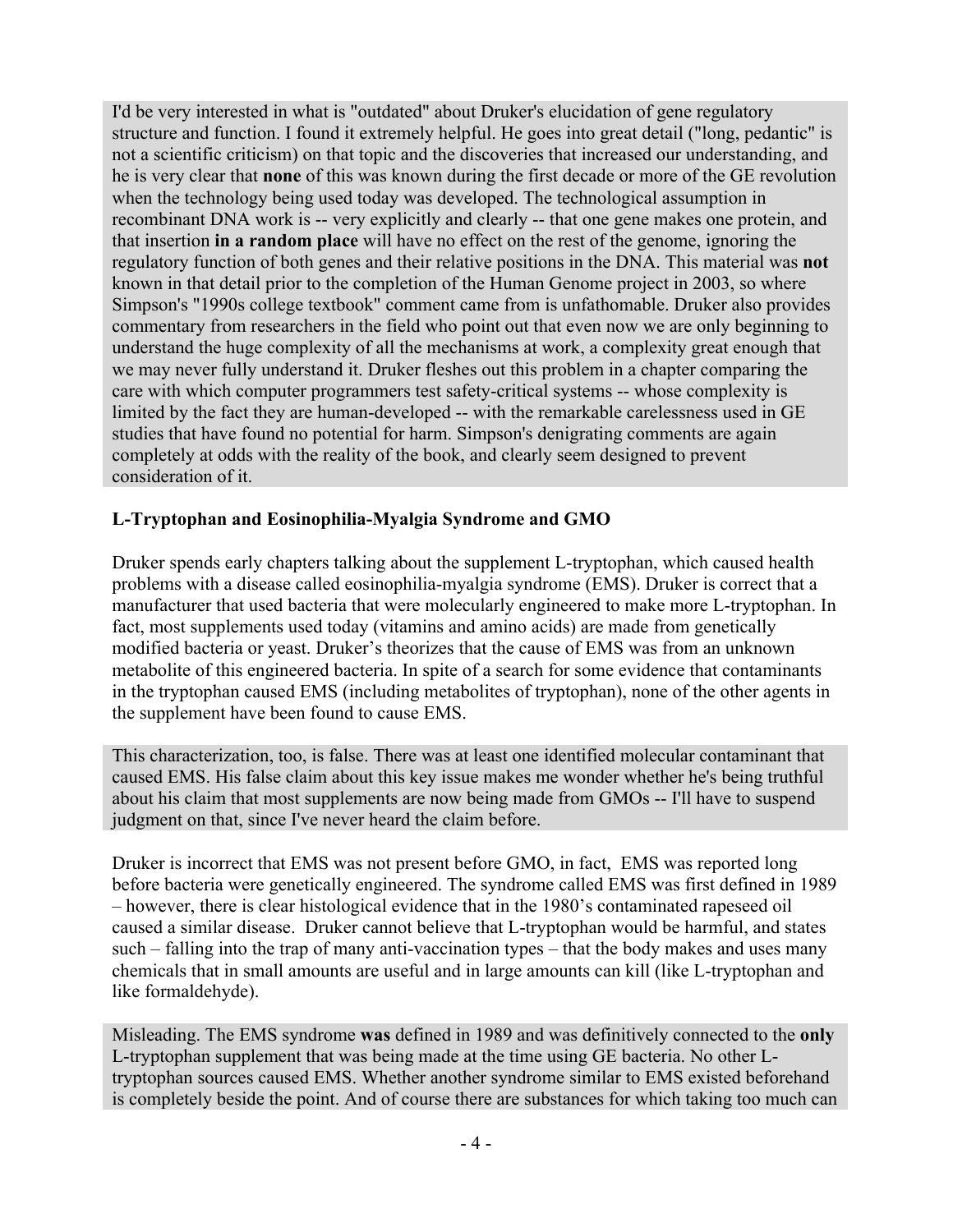kill, but what does that have to do with the subject? No one who got EMS was taking abnormal quantities of L-tryptophan.

The other issue with this argument is that 14% of the cases of EMS were not related to Ltryptophan. Excessive oral ingestion of tryptophan supplement inhibits histamine degradation by increasing formation of formate and indolyl metabolites, several of which block the degradation of histamine, thereby potentiating histamine effects. Increased histamine activity (from any source) can induce eosinophilia and myalgia symptoms. Patients with hypothalamic-pituitaryadrenal axis dysregulation who do not have EMS will manifest increased sensitivity to exogenous (supplemental) tryptophan and histamine. It appears people who suffer from histamine disequilibrium in their metabolic pathway lead to a final common pathway for EMS syndromes.That fact escaped Druker, but he uses the "mysterious metabolite" to be the theme for the book about GMO in general. That is, since crops are engineered to produce a new protein, or make more of a specific protein, we need to test them because look what happened with Ltryptophan. Druker's tryptophan story is incorrect, and yet throughout the book he refers to this as the basis for the view he hammers into the reader. What Druker also fails to realize is that the new proteins made in GMO have undergone extensive tests.

- (1) Simpson throws in technical details on other things that can cause an EMS-like syndrome. It isn't clear how this is relevant. The GE-made L-tryptophan **did** cause such a syndrome, regardless of whether there are other causes. A related argument states that the cause was a change in the filtering process. However, through painstaking contacts with those involved in EMS lawsuits, Druker traced L-tryptophan EMS cases to earlier GE strains that preceded the filtering change. And the filtering argument makes no sense on its face -- if there was an EMS cause that needed to be filtered out, it had to have been produced by the GE bacteria.
- (2) The assertion that new proteins have undergone extensive tests is wrong on several counts. (a) Simpson is apparently referring to tests on the **intended** protein, but these have little to do with the **actually generated** protein -- changes in unexpected folding and amounts generated can't be determined by testing an isolated theoretical protein, only on the functioning GE plant.
	- (b) However, the primary concern is **different, unknown proteins** that might develop from the randomness (and violence, in the case of the gene gun) of the rDNA process. It is impossible to test ahead of time for what you don't know exists. And in fact, proteomic analysis has shown a variety of unexpected proteins, including known allergens and some of much lower molecular weight that are particularly potentially dangerous.
	- (c) It would be interesting to know what the "extensive test" studies Simpson refers to actually did, and why, for instance, allergy cases almost doubled in the UK after the introduction of a GE soy.

## **The Pusztai Affair**

Druker puts a lot of emphasis on two particular publications. One is by Arpad Pusztai, who did research with genetically modified potatoes at the Rowett Institute in the 1990's. Based on feeding rats both genetically modified and non-modified potatoes, Pusztai went on the television show "World in Action" to announce that his study showed there were major issues with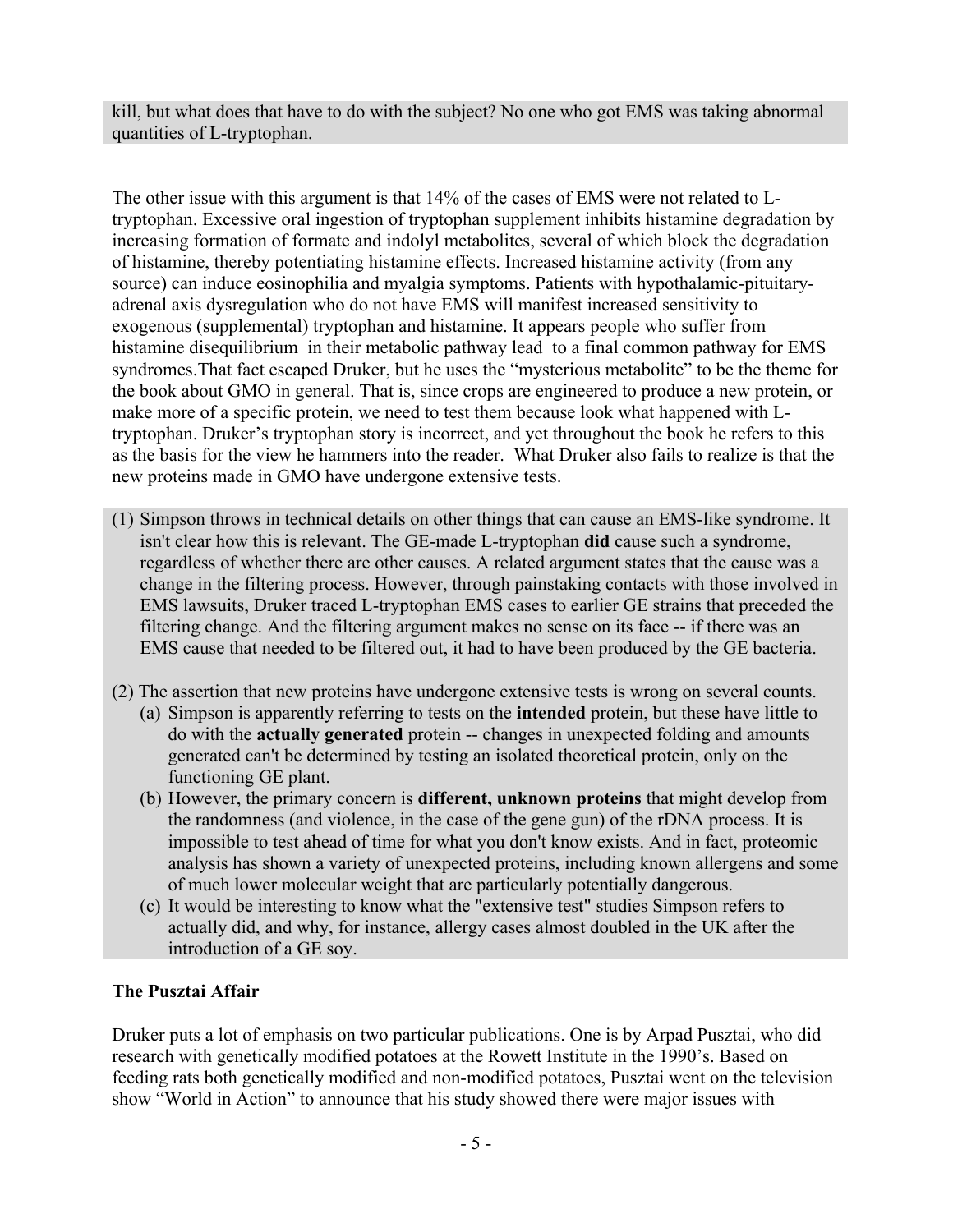genetically modified potatoes. When multiple scientists examined the data, Pusztai's conclusions were not substantiated. Specifically, experts stated there were no meaningful differences between the control and experimental groups, and the same cellular differences could be seen in both groups, and too few animals were used to allow any statistical significance. Also, the diets were protein deficient, and some rats were even fed raw potatoes, which are toxic to rats. In addition, Pusztai had some fundamental flaws in how potatoes, and all plants, are not diploid but polyploid so that potatoes you engineer might not be what you thought.

This paragraph contains numerous falsehoods and misleads of the kind characteristic of biotech spin that shows up time and again in attacks on independent researchers. Perhaps the best way to get an overview response in this case is to read a couple of excellent articles which provide a description of -- and point-by-point refutation of -- the attack on Pusztai, at

 http://www.huffingtonpost.com/jeffrey-smith/anniversary-of-a-whistleb\_b\_675817.html http://www.huffingtonpost.com/jeffrey-smith/biotech-propaganda-cooks\_b\_675957.html

Pusztai announced the claims on television, not in a scientific forum; and while his research was published as a letter to "Lancet," not all the reviewers agreed with its publication. Typically when one peer reviewer has issues with a publication, it does not go to press. Because Pusztai went to the press, it brought up the issue to the parliament who demanded answers. The Royal Society, which is a group of scientists that advise the government, was asked to look at Pusztai's work. When his work was sent to six scientists – all came back with severe issues and concluding that Pusztai's conclusions DO NOT agree with his data, and they didn't agree with his work. In spite of this, Druker asserts that Pusztai's work was valid, and indicates that the scientists who were against his work were against it because of what it showed, not because it was shoddy research with conclusions that could not be reached. Pusztai continues to be considered a martyr for the anti-GMO cause, and Druker feeds into that genre.

It is interesting that Simpson accepts that idea that one dissenting peer reviewer should prevent publication, and yet he has nothing to say about the fact that virtual unanimity among FDA's scientists in 1990-91 about the potential dangers of GE food did not prevent promulgation of the FDA's policy asserting GRAS.

Again, for a clear picture of how misleading Simpson is being in this paragraph as well, see the above-mentioned articles.

### **Pusztai Did Not Account For Somaclonal Variation in the Potato**

When Pusztai concluded that the differences he perceived were because of the transgenic plants, what he did not understand was that the process that the plants go through cause marked changes in the structure and the expression of genes. That process, culturing through a callus stage and then regeneration of the plant causes variation known as somaclonal variation – something plant breeders understand and Pusztai did not. This variation is terribly important for potatoes because potatoes produce glycoalkaloids that are highly toxic substances, and potato breeders understand this. Pusztai did not do a chemical analysis of the transgenic lines to look for this, and thus the variation is more likely due to the somaclonal variation than transgenic variation. Pusztai did not use an appropriate control group in his experiment, the control potato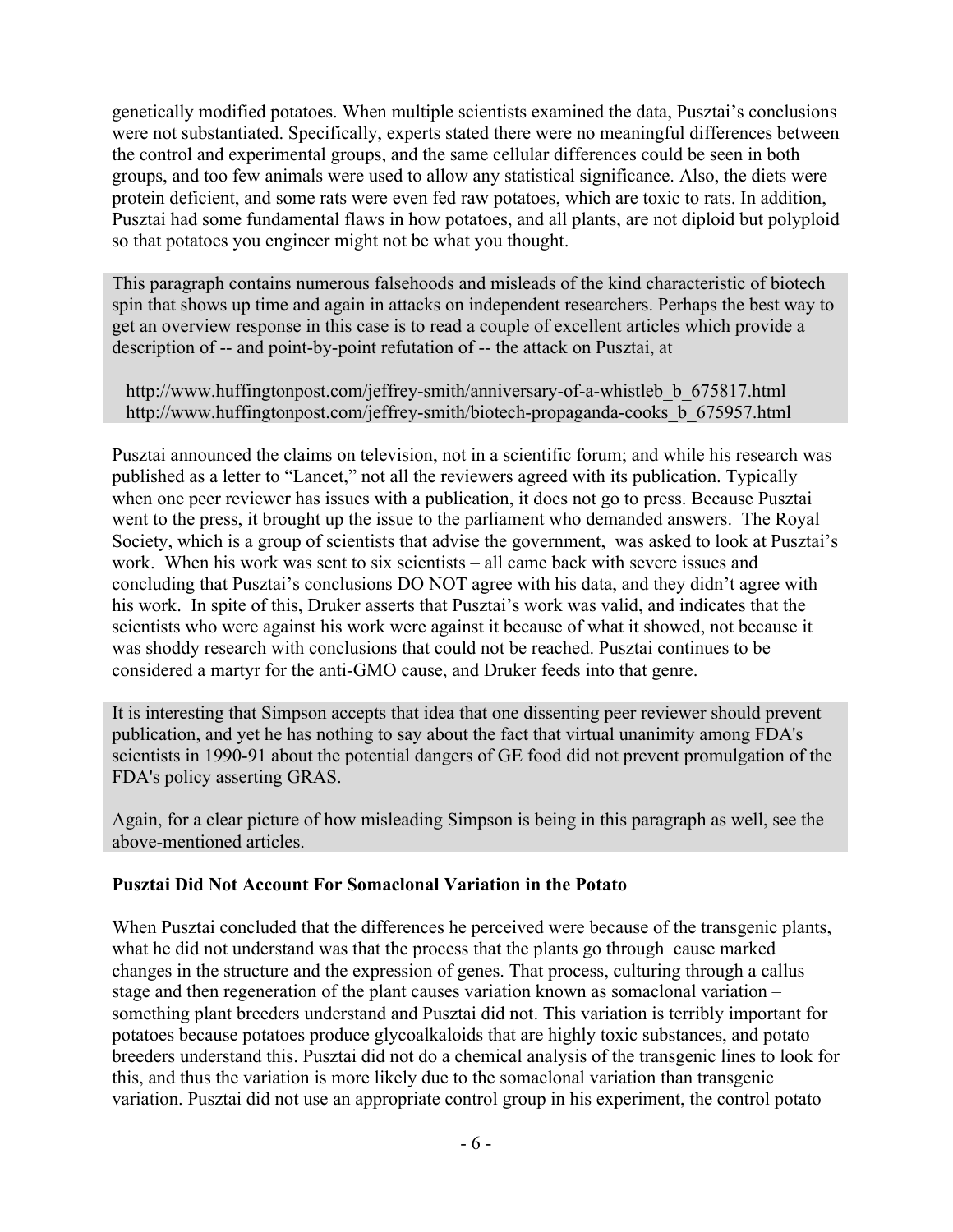she used had a different history than the transgenic potatoes – they did not have a culture procedure that induces a somaclonal variation. If there was a variation in his potatoes it was likely attributed to the from the culture procedure. In order to attribute deleterious effects of transgenic potatoes from a newly introduced gene he would have to make a comparison to potatoes with the same history and without the transgenic addition. This was not done.

It should be pointed out that all of major critics of GE, including Druker and Pusztai, point to tissue culture as a well-known cause of potential risks in GE foods, given that it is an essentialy component of the GE process. Simpson's statement about the control potato having a different history from the transgenics is simply false -- the control was, in fact, the **parent** from which the GE potatoes were developed. And I wonder about Simpson's use of "she" -- does he have inside information about which parts of the study Pusztai or his wife were responsible for?

### **Seralini Affair**

Gilles-Eric Seralini, who was involved in feeding genetically modified corn to rats over their two-year lifespan, published the second paper that Druker quotes extensively. This was published in 2012. Once again, Seralini, taking a cue from Pusztai, first reported the results to news groups exclusively. The design of the study was flawed by using rats that normally develop tumors, the small sample size, and lack of reproduction of his work. The paper was retracted by the journal,because of study design and because the conclusions of the paper did not match the data in the article. Another journal re-published the paper, and Druker thinks this vindicates him; but the paper was republished without peer review.

Specific points with Seralini's paper include: he only used 20 control rats with 200 rats in the study, and no binding between control and the experimental group. There was a large number of small sub-groups, complicating design. Cherry picking the negative results. Poor statistical analysis. There was no dose-response curve for determining a toxic effect. The effect of feeding Roudup ready maize and feeding Roudup was the same (which is hard to imagine).

In part the retraction comes with the following statement: "*A more in-depth look at the raw data revealed that no definitive conclusions can be reached with this small sample size regarding the role of either NK603 or glyphosate in regards to overall mortality or tumor incidence. Given the known high incidence of tumors in the Sprague-Dawley rat, normal variability cannot be excluded as the cause of the higher mortality and incidence observed in the treated groups.*"

That Seralini did not allow outside comment on the paper before it was released, and released it to his select news outlets is always troublesome. But the journal retracted his paper after review of it.

This commentary is typical of the attacks on Seralini. It makes a big deal out of the journal retraction, a retraction violated the guidelines promulgated by the Committee on Publication Ethics, to which the publishers of the journal were signatories. The editor's justification for retraction -- that the study was "inconclusive -- is unprecedented. In terms of his claim (and the vast majority of other attacks on the paper) that the paper was a failed attempt to make a link with cancer, the independent research group CRIIGEN has pointed out: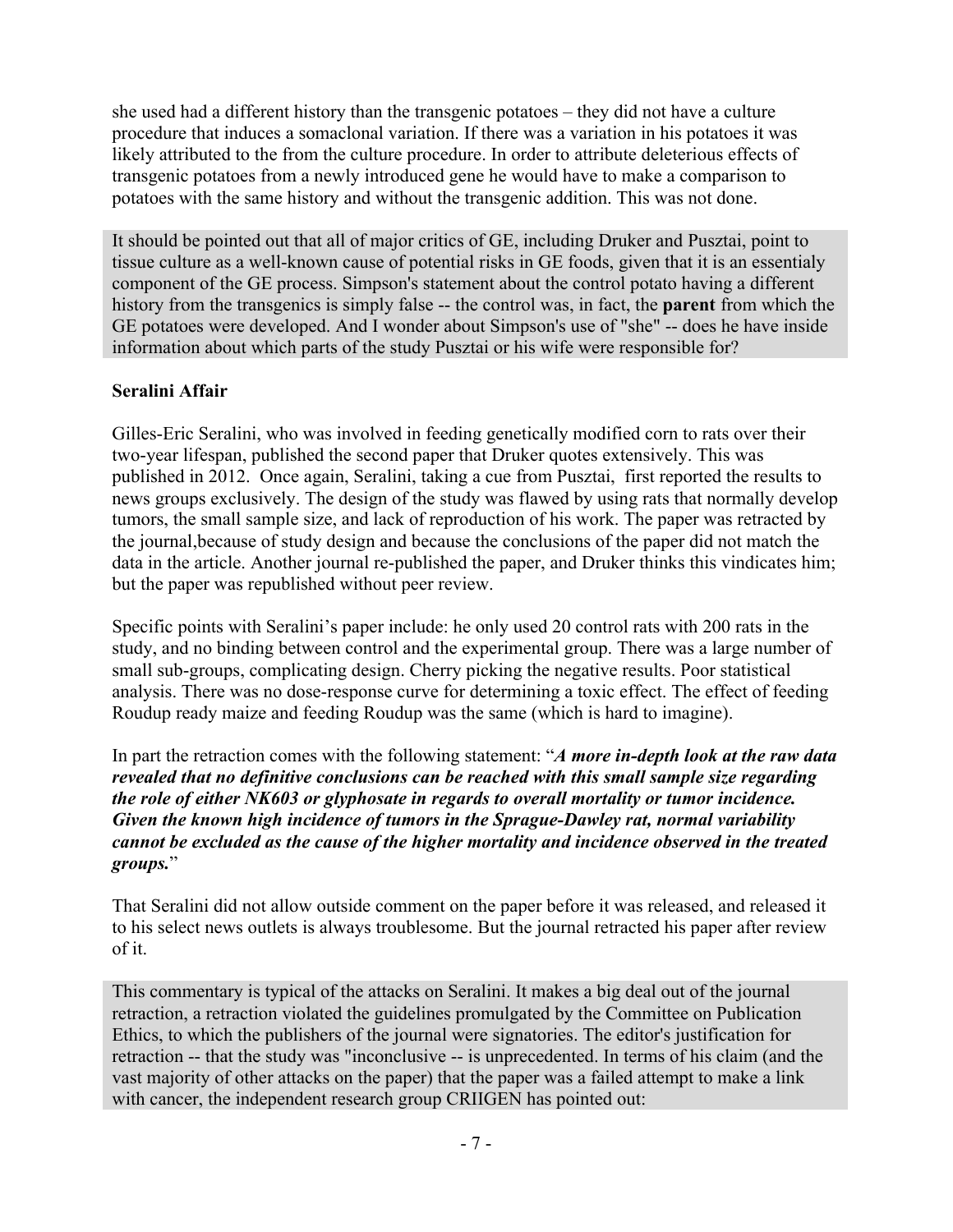"The study of Séralini et al. was never intended to follow the experimental protocol used for carcinogenicity. Moreover, the term "cancer" is never mentioned in the article. As the title of the study says, it is an analysis of the potential "long-term toxicity". This is one of the first global studies conducted in this area over a period of two years and was intended to analyze a broader set of biological parameters (blood, organs, urinary...), the statistical analysis and results of which has not been disputed by the editor of FCT."

But if you want to look at the cancer issue anyway, the Sprague-Dawley rats are the same ones used by Monsanto in its studies, and have the same susceptibility to cancer that humans do, with the same increasing susceptibility with age. The difference between Monsanto and Seralini is that Seralini allowed this reality to appear by carrying the study beyond Monsanto's 90 days into the rats' lifespan. The first tumors didn't appear until 7 months, and most weren't apparent until 18 months, the equivalent of a human age in the 60s. The claim about "too-few-rats" is irrelevant when the statistical analysis of significance holds up. As Druker points out, the purpose of using a large number of rats is to avoid a false negative, in which incidence might be missed. The detection of a higher-than-expected incidence of tumors in a smaller study is more significant than in a larger study.

In terms of toxicity (rather than cancer), what the longer-term study showed was the logical development of what had already shown up in shorter studies, but which Monsanto's summary claimed was "not biologically meaningful," a claim shown to be false when the data was extracted by legal action.

In terms of Simpson's specifics:

- (1) I can't speak on "binding," since I'm not sure what the concept means or how it relates to Seralini's work.
- (2) The complaint about 20 controls is misleading. If a number of treatment variables are being examined, the number of untreated controls should be equal to those in each of the groups, not the sum of all the groups.
- (3) The large number of small groups made it possible to sort out the effects of the various experimental variables. Of course it complicated the design. That was the intention. What's the problem?
- (4) Cherry-picking negative data -- first of all, it's ironic that this is a complaint, given that Monsanto has a **long** and well-documented record of cherry-ignoring negative data. In any case, I'd want to know what data Simpson is talking about, but the point is that when studying safety, **any** data showing harm is relevant, whereas any data not showing harm is inconclusive, since it may have missed the harm.
- (5) Simpson's assertion that it is "hard to imagine" the toxic effects of the GM corn and Roundup (oddly, Simpson can't seem to spell it right) being the same is strikingly unscientific. This isn't a matter for imagination. The biochemical chelating role of glyphosate (augmented by the Roundup adjuvants) in blocking fundamental metabolic pathways creates a huge potential for damage, and organ damage from GM corn has been clearly shown in the real world - see, for instance, Dr. Judy Carman's 2013 pig study (http://gmojudycarman.org/).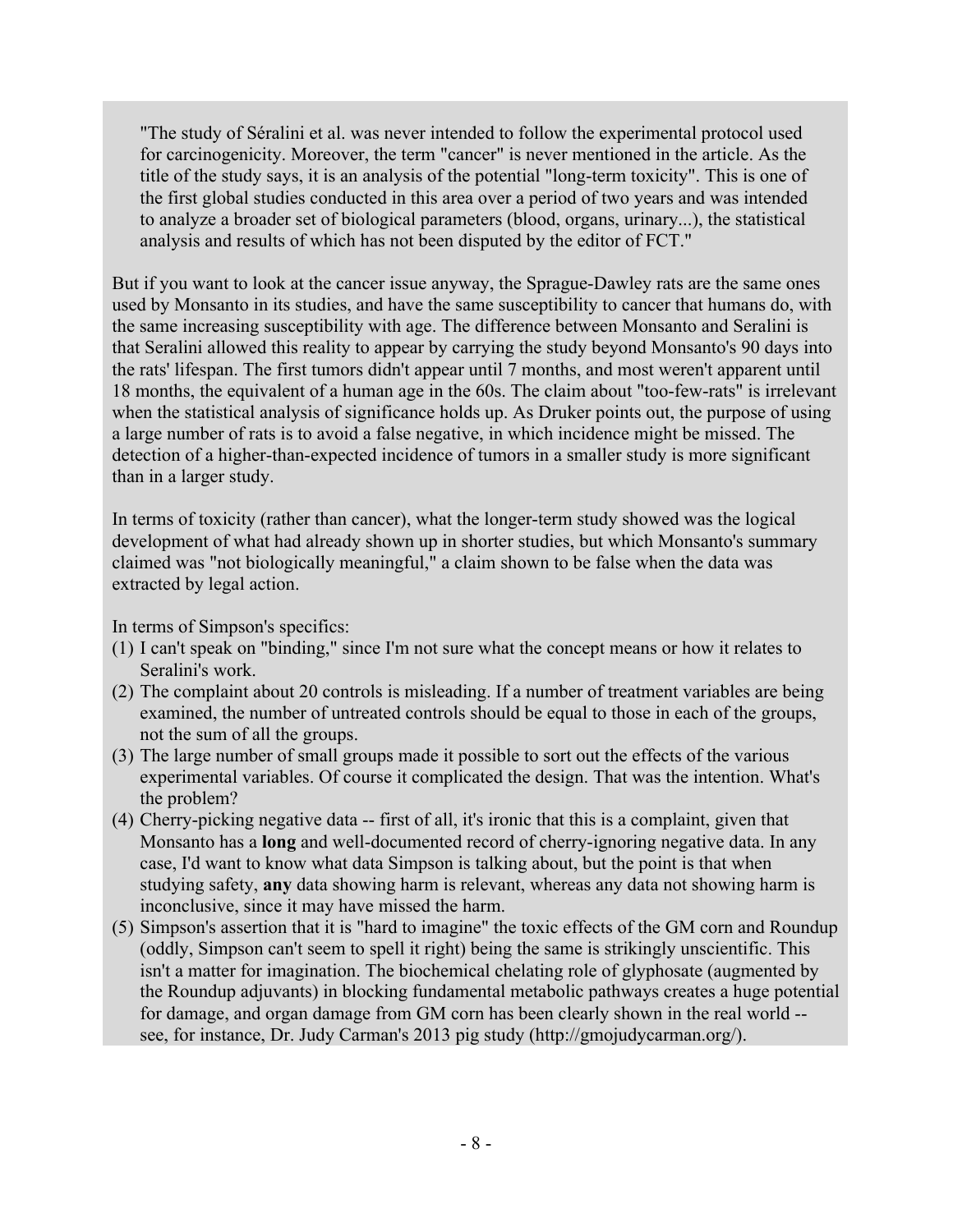### **Druker's Analysis – Conspiracy Everywhere**

Druker opined that these scientists were poorly treated, unjustifiably ignored, and essentially martyrs to the vast conspiracy to bring genetically modified foods to the marketplace. Druker never considers the more obvious point: that the two papers he most often refers to are the equivalent of Andrew Wakefield's "Lancet" article about measles vaccines, or that those scientists' papers are not considered respectable. Druker ignores the over 600 papers in peer reviewed journals showing safety and testing of GMO. Druker also ignores the obvious- neither Puztai or Seralini's papers have ever been reproduced.

Quite apart from Simpson's assertion that two non-comparable papers are equivalent, it is interesting that he should bring up Wakefield, whose co-author has been vindicated in court, opening the way to Wakefield doing the same. The vaccine and GMO issues are identical with respect to a history of two powerful industries -- which fund most of the research -- vilifying and attempting to destroy the careers of scientists whose results create problems for them. Druker doesn't simply opine on this -- he documents examples, but only a few compared to the large number that I have seen documented elsewhere. In both of these issues, the conspiracy has been clearly documented by the industry's and government's own records. Simpson is providing an excellent example of the use of the "conspiracy theory" meme developed by the CIA in 1967 to stop rational consideration of a situation.

As to why those studies have not been reproduced -- what would you do if you were an independent scientist interested in doing so, but saw the wrecking of Pusztai's career and the incredible attacks on Seralini? When Pusztai -- a 35-year expert who had won out over 27 other applicants for the study (commissioned by the U.K government) -- applied for follow-up funding, he was refused. And if Seralini's method was so bad, why has the EU adopted it as the appropriate one for such studies?

His major logical fallacy is an appeal to nature, and that everything natural is good; and he denies that genetic variation in plants, and the modification that man has done for years, is less precise than genetically inserting a gene and having it expressed. He hammers this point time after time, ignoring the obvious reality that Mother Nature has been playing genetic roulette with our food supply for years. We call this evolution.

Druker does NOT assert that everything natural is good -- another straw man argument by Simpson and others. His assertion is that the GE approach is more risky than breeding, that millions of years of evolution have worked out genetic mechanisms that minimize harm. As mentioned above, Druker in his Chapter 9 uses the NAS's own ostensibly pro-GMO risk assessment to demonstrate this. But the truly remarkable part of Simpson's statement here is his appeal to evolution. Druker makes the obvious point that evolution takes place over extremely long periods of time, which allow for the many negative events that happen to sort themselves out and disappear. rDNA GE has existed for only a few decades. Like the short-term Monsanto studies, we haven't **begun** to see what the possibilities are on a human scale.

Druker states that "*New genes do not abruptly appear, nor are the internal structures of those already present routinely modified in radical ways….Even in the rare instances when a spontaneous mutation arises and is maintained in the specis gene pool, the change in the gene's*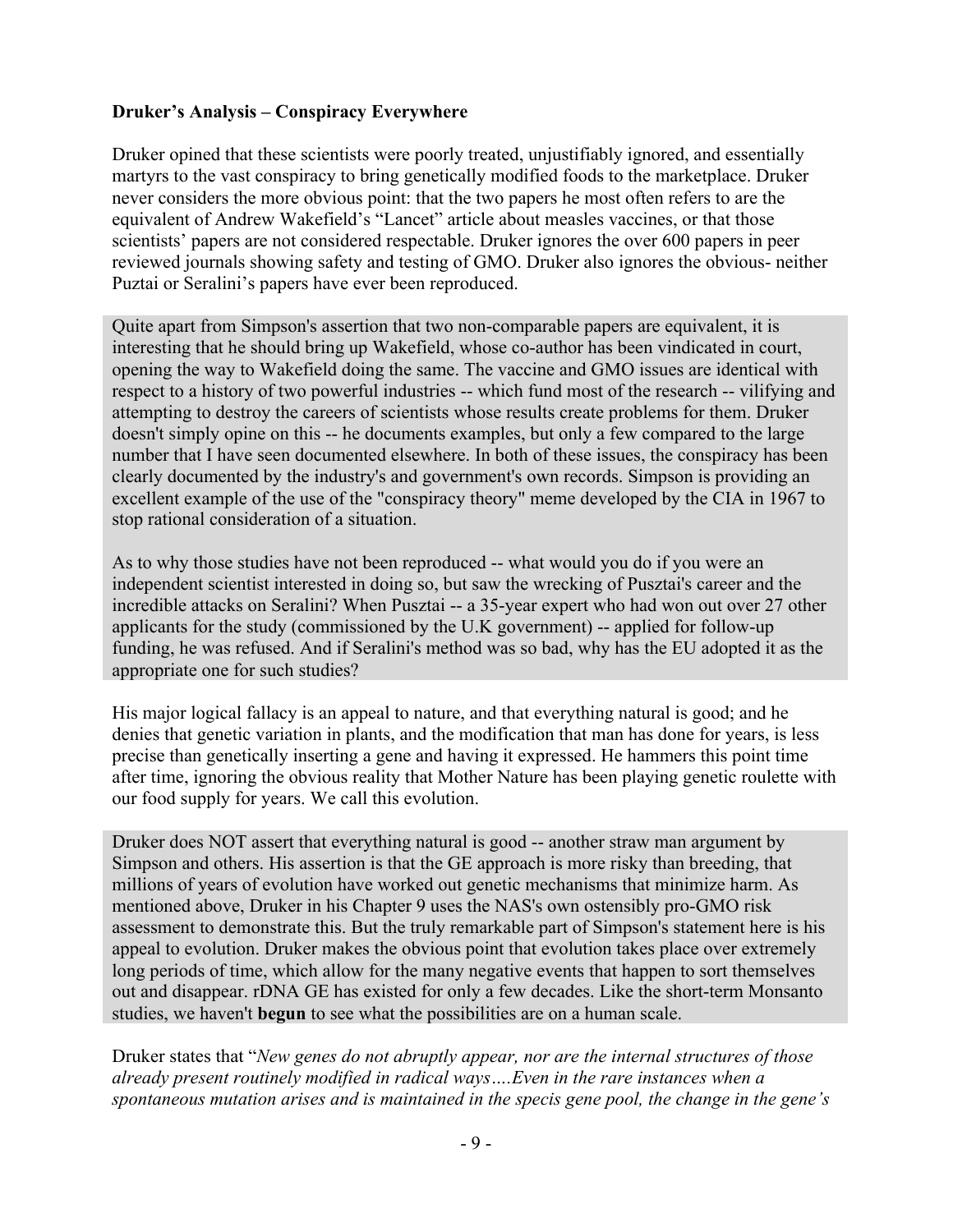*structure ordinarily occurs at just one point (only with a single base pair affected).*" The statement is blatantly false, and shows his lack of eduction in biology. Genes do go between species – and this transgenetic change has occurred in our own gut. Take the ability to digest seaweed – we don't have the ability to digest it, but our gut bacteria does. Our gut bacteria got the gene from a marine bacteria- that was the fundamental change. Druker doesn't understand that evolution happens not one base pair at a time, but with large changes in the genomic structures that have occurred.

[Note: the number of misspellings in this article is remarkable, something I didn't find in Druker's "self-published" book.] Druker may be wrong on his single-base-pair assertion, though Simpson deliberately avoids the fact that Druker may actually be right in the context of the fact that he is referring to mutations that are maintained in the gene pool (i.e., not fatal). In any case, to use this single observation as the basis for asserting that Druker lacks education in biology is to ignore the mass of extremely detailed and accurate biological information Druker offers.

I can't find a place where Druker says that interspecies genetic sharing never occurs, though he may have said it. But Simpson's example, of bacteria-to-bacteria interchange, is dishonest, in the sense that the plant and animal and bacteria/virus kingdoms' genomes have very specifically different structures that prevent them from functioning together. In every case, these have had to be technically overridden by genetic engineers, using alterations that could not and do not occur in nature. So **every** rDNA transfer that involves a switch between kingdoms (which, as far as I can tell, is most of them, given the almost universal use of the tobacco mosaic virus promoter gene) is functionally impossible in nature.

Druker uses many appeals to authority in the book, repeatedly citing the discredited scientists as proof of his theme while ignoring the vast majority of scientists who have been involved in molecular biology. There are reputable scientists who have instituted their own moratorium on genetic research in the early days of molecular engineering, and the misguided author dismisses those scientists as part of the vast conspiracy that is motivated by money placed into research and big agribusiness. He states there is no consensus to GMO, when in fact there is more of a science consensus about safety of GMO then there is about climate change (recent PEW study).

Simpson's use of the term "reputable scientists" and "consensus" is the same "appeal to authority" for which he denigrates Druker. If Druker's hundreds of footnotes to studies and reports is "appeal to authority," then Druker's work, like most scientific literature, is indeed an "appeal to authority."

Simpson conveniently ignores Druker's extensive documentation of the shenanigans that went on in the early days of GE -- secret selective conferences from which all dissenting voices were prevented from attending, the publicly announced results of which (according to attendees) bore little or no relationship to what transpired and sometimes were written ahead of time. All this was explicitly done to avoid regulation, an assertion for which Druker provides adequate documentation.

Again, Simpson's pulls out the "vast conspiracy" canard, ignoring the endless documentation Druker provides of the actual existence of a conspiracy and its stated motivations. Simpson would clearly have been one of the nay-sayers in the tobacco case prior to the release of the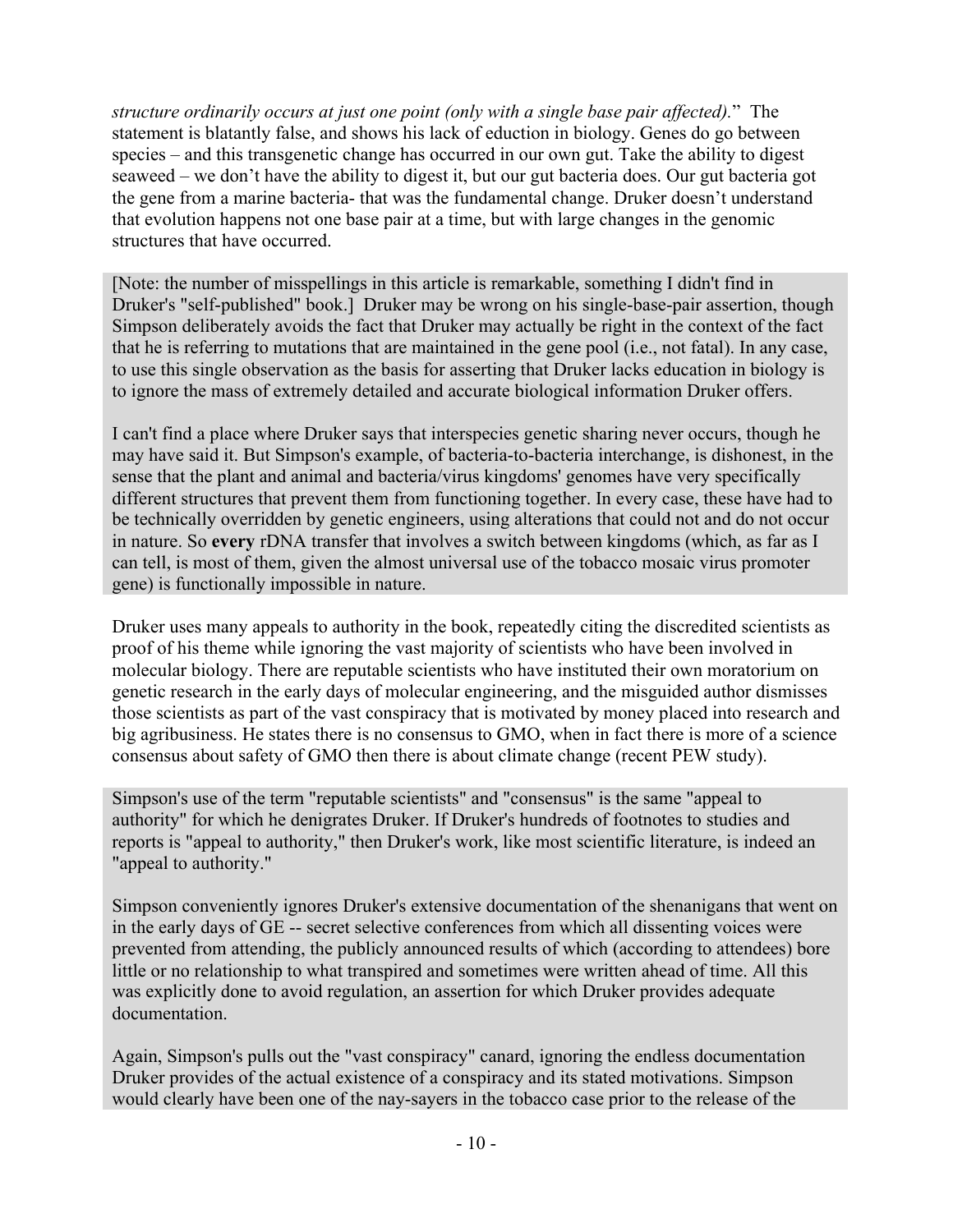internal tobacco industry documents, which did indeed expose a vast conspiracy. Druker is one of the lawyers who has managed to dig out such documentation, and it isn't surprising that he is being attacked in this way. It seems fair at this point to wonder whether Simpson is just sublimely forgetful of past history, or is in some way financially connected to Monsanto or people being funded by Monsanto.

Druker uses the strawman argument throughout, such as, "*Thus, GE food venture was grounded on the belief that, at their deepest level, biological organisms do not display the orderly arrangement and coordination of parts that's commonly denoted by the term 'organic.'"* This is not true, and as many lawyers do, he attempts to get into the motives of the scientists who did the research without asking them.

I can't quite parse Druker's quote here -- perhaps he's referring to GE's one-gene-one-protein theory and its corollary that blasting a cassette containing a target gene, promoter, terminator and antibiotic-resistant marker, into a random position will not involve the risk of wider effects . But to expect him to "ask the scientists who did the research" is a little bizarre. That would require a major survey. As for straw-man arguments, Simpson is not, as pointed out above, innocent.

#### **The News Media is Bought – Even Fair and Balanced**

Druker continues with this conspiracy going to the news media, stating that big media is tied to agribusiness, that is tied to biotechnology, that has made the government weak and subverted it. He goes through the story of two Fox News reporters that were fired by the local news station in Tampa because of pressure placed on the station by Monsanto. What Druker doesn't tell in the book is that this went to trail and the jury did not believe the couple's claim that Fox News bowed to any pressure to change the news report. Nor does Druker mention that the Florida Court of Appeals reversed the ruling in 2003. The case involved the use of bovine growth hormone (BGH) made by Monsanto. Their report suggested milk coming from these cows was adulterated with this hormone. The facts of the case are less important than the facts about BGH: first BGH is NOT active in humans, while it may affect the cow, it does not have any biologic absorption in humans. Good journalism is reporting all the facts – nevertheless, the reporters got a Goldman Environmental Prize. The question remains: was the station in bed with Monsanto, or does one ask for two sides to the story and when Monsanto presented their side was it ignored. While the FDA did approve BGH for increased milk production, it does not affect humans, and it is used in less than one in five cows.

This paragraph is another example of either ignorance of the details or intent to mislead. The actual story of that news report is hair-raising. There is no question about pressure from Monsanto. The primary faxed letters from the Monsanto attorney to Fox's head Ayres exist, and their message is absolutely clear and unequivocal, citing "serious damages to Monsanto and dire consequences for Fox News."

But in any case, Simpson's implication that the trial was over Monsanto pressure is misleading - it was over the reporters' whistle-blower claims that Fox had fired them because they threatened to go the FCC over Fox's attempt to falsify their news report, and Druker reports all this in detail. The jury in fact sided with them. The subsequent Appeals Court's basis for overturning that decision was only that FCC's policy against falsification was not considered a rule on the state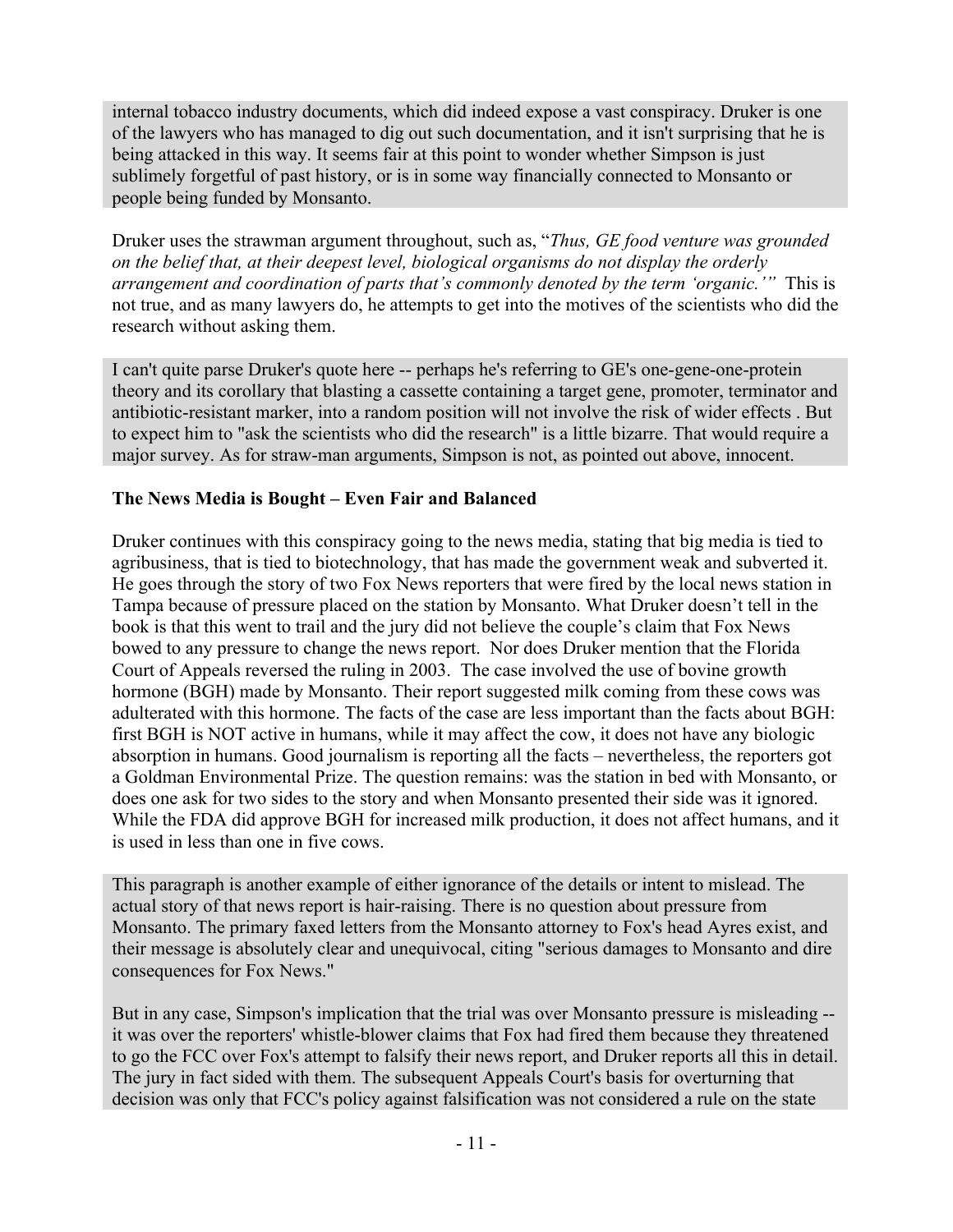level, so the whistleblower provision didn't apply. Contrary to Simpson's implication, it had nothing to do with the merits of the rBGH concerns, which Druker actually doesn't cover in near the detail provided in other published sources.

Simpson is further misleading in his toss-off comment that rBGH does not affect humans. What it does is increase the presence in the milk of the IGF-1 hormone, and of non-penicillin antibiotics used to fight the bad mastitis the rBGH causes in cows. These show up in the people who drink the milk. IGF-1 is associated with cancer in humans.

Druker quotes is fellow plaintiff Dr. Phil Regal, "Phil Regal recounts that when he engaged reporters in extensive conversations, they often told him that they had 'to be very careful' about what they submitted because their editors 'were very pro-biotech.' He surmises that this is in part reflects the fact that several media companies have been acquired by massive corporations with substantial interests in sectors that would be adversely impacted by negative news about bioengineering:

It is hard to respond to such paranoia, in an age when we have seen Watergate and a president de-throned. But I suspect what Druker is saying is that since the news reports both sides of issues, and not just his agenda, there must be a conspiracy. Case in point, with Seralini's paper that he tried to give to the press without proper scrutiny. The Columbia School of Journalism gave praise to science authors who questioned the "shenanigans" that Seralini tried to do. It appears Druker would have been happier with the shenanigans, and if you don't come on board with media you must be "bought" by the evil Monsanto corporation.

The "interests" of these corporations is not only direct, but also in advertising. The pressure of the pharmaceutical, wireless, and military industries on the press, in terms of loss of advertising, is so well-known it leaves me wondering what world Simpson is living in with his implication that this is "paranoia." Is he saying that the huge biotech industry is somehow different from these others? As for Watergate, (a) it happened a decade before the news consolidation got seriously underway, (b) Nixon's ability and leverage to hurt the press was minimal compared to the current industries', and (c) it is becoming apparent that there were influential parts of the government that wanted Nixon out of the way for departing from their script. Watergate coverage was a piece of cake compared to going up against the biotech Big Four.

Druker even goes on to say that had the facts "..been fairly reported to the public, the GI food venture would have been brought to a stop – and probably couldn't have continued." He says that a dissemination was prevented – but alas, it wasn't that a dissemination was prevented – it was in the press. What happened is that journalists do research, and when they smelled the rat of Serelini they didn't go for the cheese. Druker goes on to say, "Although, thanks to Pusztai's bravery, the essential information was transmitted throughout the UK, and eventually spread through Europe, the American media kept the US citizenry in the dark. And this crucial blackout, conjoined with the adroit disinformation campaign mounted by biotech advocates, has robbed the research of its rightful influence." He neglects to point out that after the TV publicity of Puzstai, it was put through crucial tests and found to be a worthless paper.

Virtually every study that has raised questions about the safety of GE food has been "found worthless" by scientists whose bread-and-butter lies in more-research-is-necessary GE food. The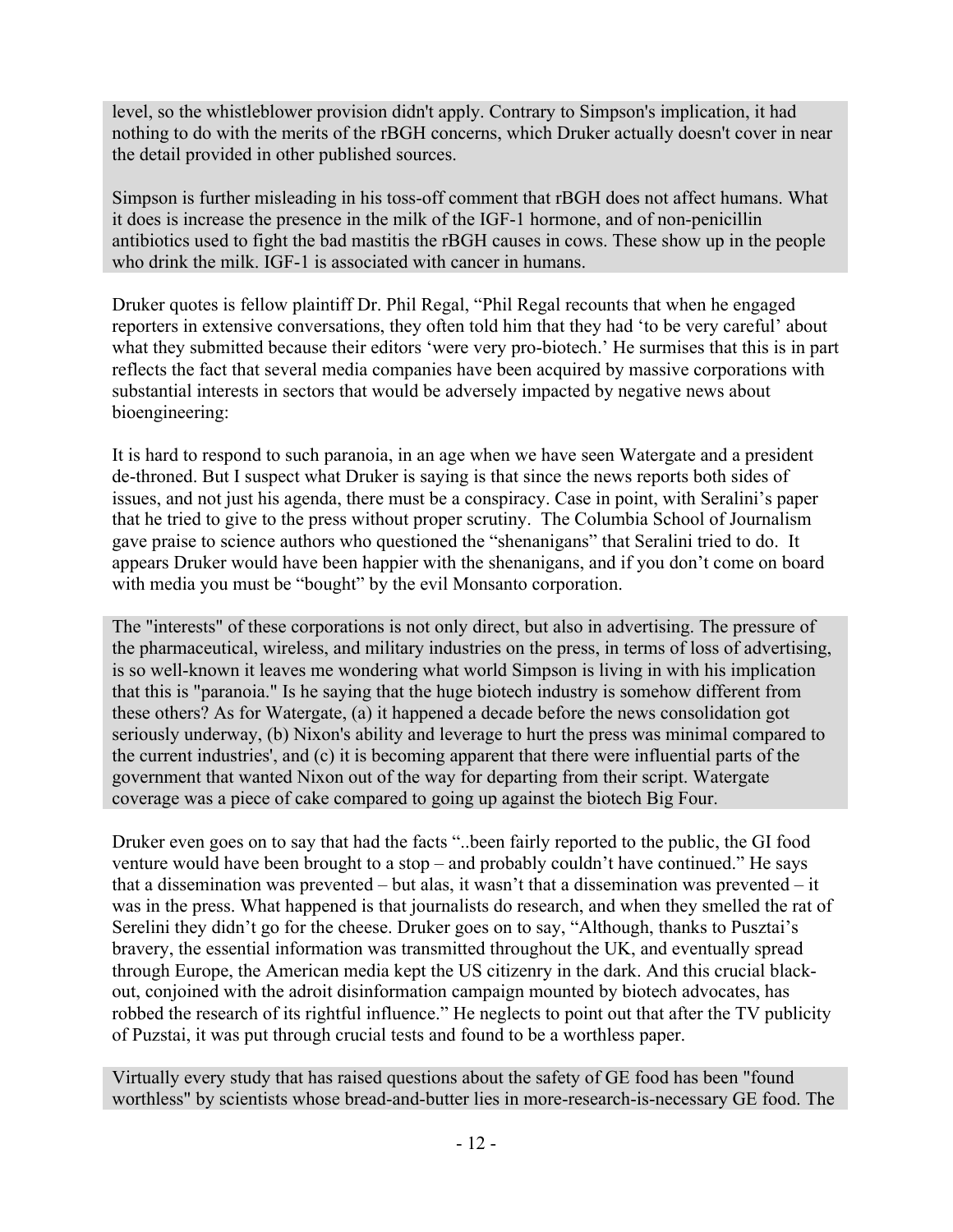point being raised here (and then not addressed) is news suppression -- why the UK and Europe got the news, and the U.S. didn't, regardless of who did or didn't say the paper was worthless.

#### **The government is bought**

Throughout the book he contends that the regulatory agencies are corrupted. I don't know if he has read the FDA stand about genetic engineering but here it is:

**While FDA regulates foods and ingredients, including foods made from GE plants, the agency neither supports GE plants based on their perceived benefits nor opposes them based on their perceived risks. FDA's priority is to ensure that all foods, including those derived from GE plants, are safe and otherwise in compliance with the FD&C Act and applicable regulations.**

**However, FDA recognizes that there are diverse views among food manufacturers, the agricultural industry and the public.**

I have to wonder where he dug that one up. The actual FDA statement on policy, which is:

The agency is not aware of any information showing that foods derived by these new methods differ from other foods in any meaningful or uniform way, or that, as a class, foods developed by the new techniques present any different or greater safety concern than foods developed by traditional plant breeding."

came at the end of a progression of revision drafts in which the loudly-proclaimed concerns of its own scientists were progressively and politically removed from the drafts until there were none left -- a process supervised by Michael Taylor, a former lawyer for Monsanto, who returned to Monsanto as VP after his stint at the FDA. In one of the more egregious and scary examples of the revolving door, he is now the head of all food safety for the FDA.

The FDA may have a "priority to ensure that all foods, including those derived from GE plants, are safe and otherwise in compliance with FD&C Act and applicable regulations." But in actual fact, they do nothing to assure that safety. They do not require safety study data from GE producers, or even notice prior to marketing, and when they do get it in their toothless "consultations," they simply send a letter to the company acknowledging that (a) the company claims the product is safe, but (b) the FDA does not take a position on that claim. How does this "assure safety?"

And yet, Druker assumes the FDA, EPA, and USDA all are corrupted by special interests – even though they have a regulatory process and do NOT say that all GE is generally recognized as safe (GRAS). Druker clearly wants the reader to believe it, and some will. But, there is no evidence to support other than Druker's contention that if only people would read his book then they would understand.

Druker, as a good lawyer, goes through the FD&C Act and shows how all of its provisions are violated by the GE enterprise. He doesn't say that the FDA claims GE foods are GRAS, but that, because of the strict requirements for GRAS prior to release of foods, the fact that the foods are being released shows a "presumption of GRAS," when, in fact, those requirements haven't been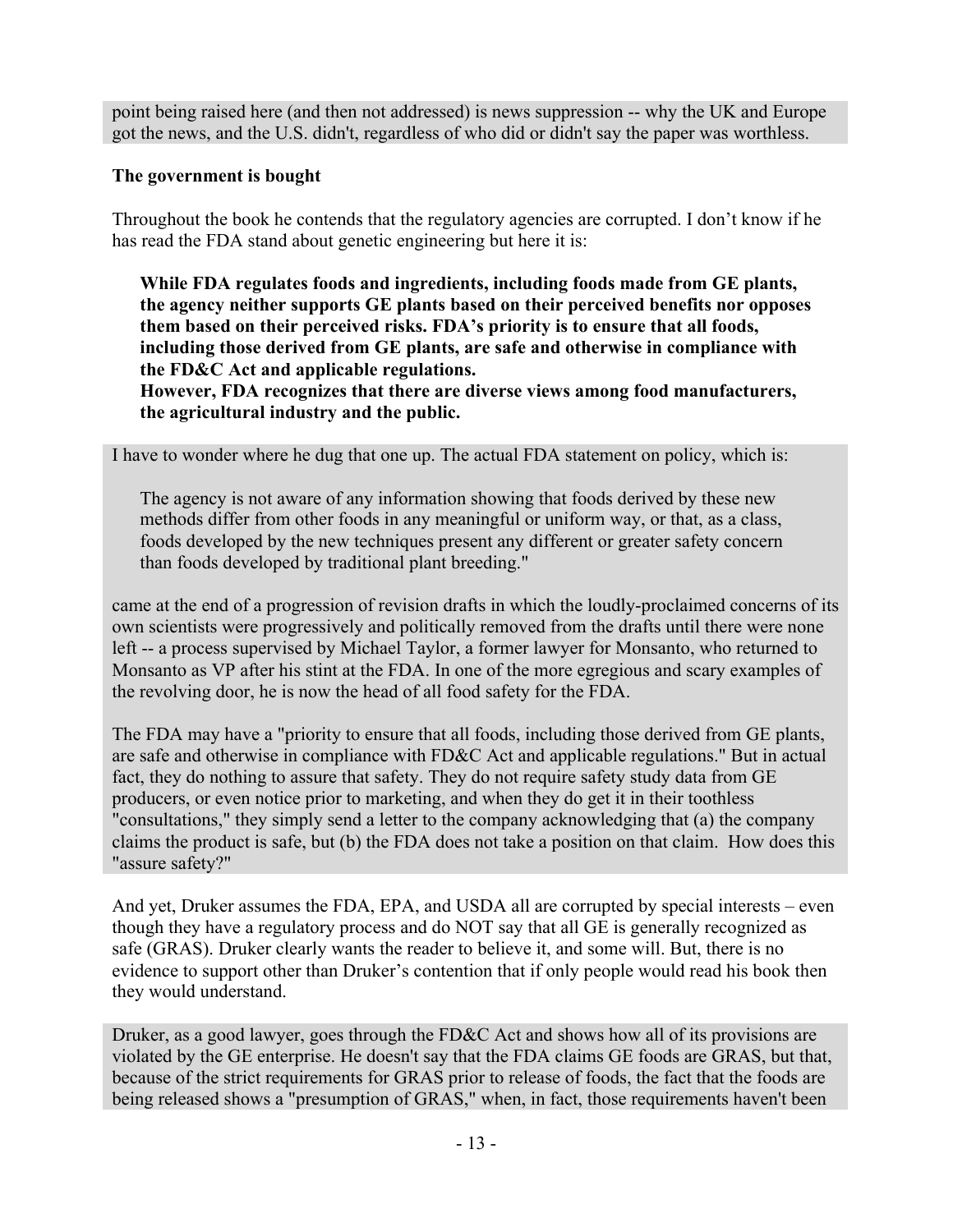met. And yes, if people actually read his book without a pro-GMO bias, they will see this very clearly.

Druker even goes so far as to say that if someone would put his book in the hands of President Obama, and he would read the book, that he would take executive action based on Druker's book to get rid of GMO. My opinion – President Obama is a smarter and better legal mind first- and second, as a scientist – Druker's arguments don't hold water.

Druker's arguments are, in fact, supported by his 1145 endnotes, most of them referring to journal studies, articles, and scientific reports. Simpson has actually provided nothing so far to support that last clause, and its use again raises questions about how trustworthy his piece is.

#### **The Texas Sharpshooter, Special Pleading, and others**

Special pleading is a logical fallacy of moving the goal post. When Druker says, "Obviously, when even the most rigorous tests that have been employed in the testing of a GE food are compared to the set of tests prescribed aboe, they appear dismally deficient." I gather that he feels the bad tests of Pusztai and Serilini are ok, but that we can move the goalposts for the other tests that have been done for GMO safety.

The Texas Sharpshooter is a logical fallacy where you cherry-pick the data to fit the conclusion. Druker picked two papers that are terrible, and yet ignores the others.

Seralini did indeed move the goalposts. He used the same rats that Monsanto uses, but extended the test period from 90 days (9 human years) to 2 years (lifetime). Moving goalposts to make better science is hardly a logical fallacy. Simpson keeps harping on cherry-picking in a one-sided manner. When data shows up that indicates harm, highlighting it shows a lack of safety. When data shows up not showing harm, it doesn't in itself prove safety. And obviously in both cases you have to look at the study design and execution. Monsanto and pro-GMO researchers have a documented history of declaring statistically significant effects "biologically insignificant" -- an interesting method of cherry picking. In the case above, Simpson makes reference to a set of rigorous standards for testing GMOs laid out by Druker which Simpson doesn't present, instead transposing them with Pusztai/Seralini. However one feels about those latter studies, they aren't the standards Druker was talking about in Simpson's quote. In any case, Druker's assertion of "dismal deficiency" has been amply demonstrated not only by him but of many other scientists I've read and listened to.

Ad hominem is an attack on the character of others, or institutions- which Druker makes throughout the book, both about scientists who support GMO (which he denies there is a consensus), the government regulators, the news media, and industry.

This is one place where I can agree with Simpson, although it does not decrease the relevance or truth of the substantive material in the book, nor the fact that Simpson skirts dangerously close to being guilty of the practice.

The genetic logical fallacy, is "where something comes from defines if it is good or bad. Good stock is good." In this case, Druker dismisses evolutionary science, and says breeding is ok, but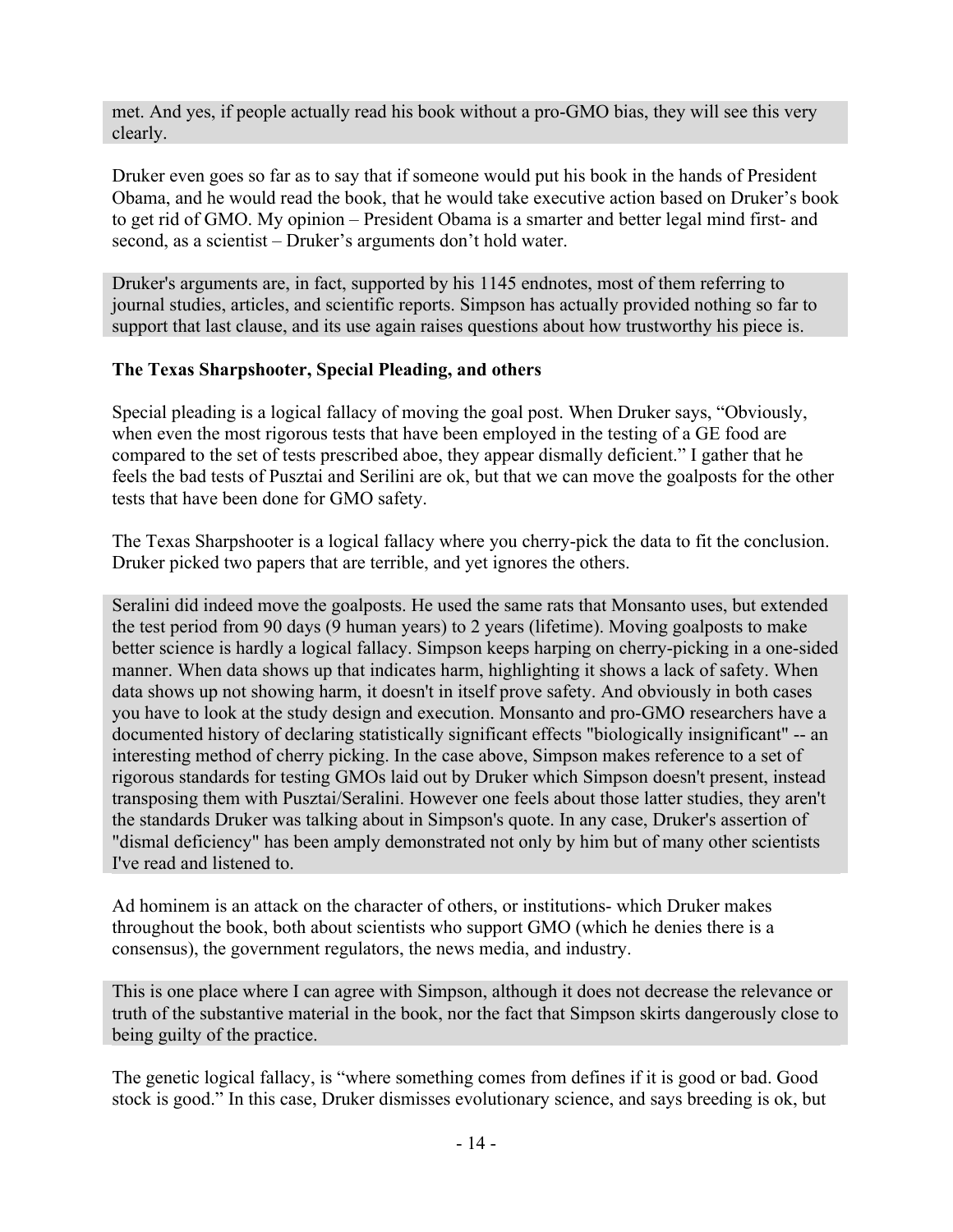putting and expressing a gene in a plant is not.

With this comment, Simpson is either missing the point, hasn't read the book, or is being deliberately misleading. Druker in no way dismisses evolutionary science, but in fact points out clearly that evolution occurs on a scale of millions of years, in which all kinds of horrible mistakes are cleared out of the system. Not just traits, but the methods by which genes interact, are products of that evolution. GE is the product of four decades of fallible human work, commenced at a time when we knew relatively nothing about gene interaction and regulation, and which violates numerous built-in safety barriers and creates the potential (and in many cases the demonstrated actuality) for unintended consequences which haven't had the evolutionary time scale to be ironed out.

## **The Environmental Card**

No anti-GMO sentiment would be complete without showing devastation of the environment by these plants, and Druker does not disappoint, but of course he cherry picks his facts.

Druker states several times that GMO uses more herbicides and more pesticides than before. This is false. Not only are lest pesticides and herbicides used, but it has improved the environmental impact, decreased carbon emissions, and decreased tillage.

This statement is remarkable. The statistics showing increased herbicide and pesticide use are out there and incontrovertible. Simpson doesn't have a right to his own "facts." The GE enterprise has definitely reduced tillage, but how preventing CO2-uptaking weeds from growing decreases carbon emissions is beyond me. More seriously, the fact that GE genes are contaminating not only organic farms, but crops in places thousands of miles from where they are being grown, and are showing up in countries which have banned their use, is completely ignored by Simpson. If this isn't environmental contamination, one wonders how Simpson would define it.

Druker goes to length to show the problems with Roundup, stating, "And it was observed to be toxic to human cells and also to damage DNA at doses far below those used in agriculture." First, Roudup (glyphosate) is 1/200 as toxic as caffeine (I like my coffee with cream). Second, the study he cites was with human cell lines, which is tissue culture. Tissue culture is not an organism, but when glyphosate was checked against human and animal studies it is found to be reasonably safe. Again, one aspirin is good, a bottle is not- Druker cannot differentiate with this, but he did cherry pick data that makes it look like Roundup is a major endocrine disruptor, because it is in tissue culture- ignoring that animal studies do not show that point. Tissue culture, for example, does not have the benefit of a liver to detoxify agents. This is why Roundup is less toxic than caffeine. But compare Roundup to other herbicides, which are more toxic, and which farmers must use if they don't have the Roundup ready crops, and the impact to the environment is less.

This, too, is misleading. Raising the issue of tissue culture is irrelevant, and it's too bad if that's the only thing he can find in Druker to make his case. Druker, like many scientists who have commented on GMOs, emphasizes the mutational role of tissue culture, which is an essential part of the rDNA GE process. Is Simpson ignorant of this, or deliberately not mentioning it?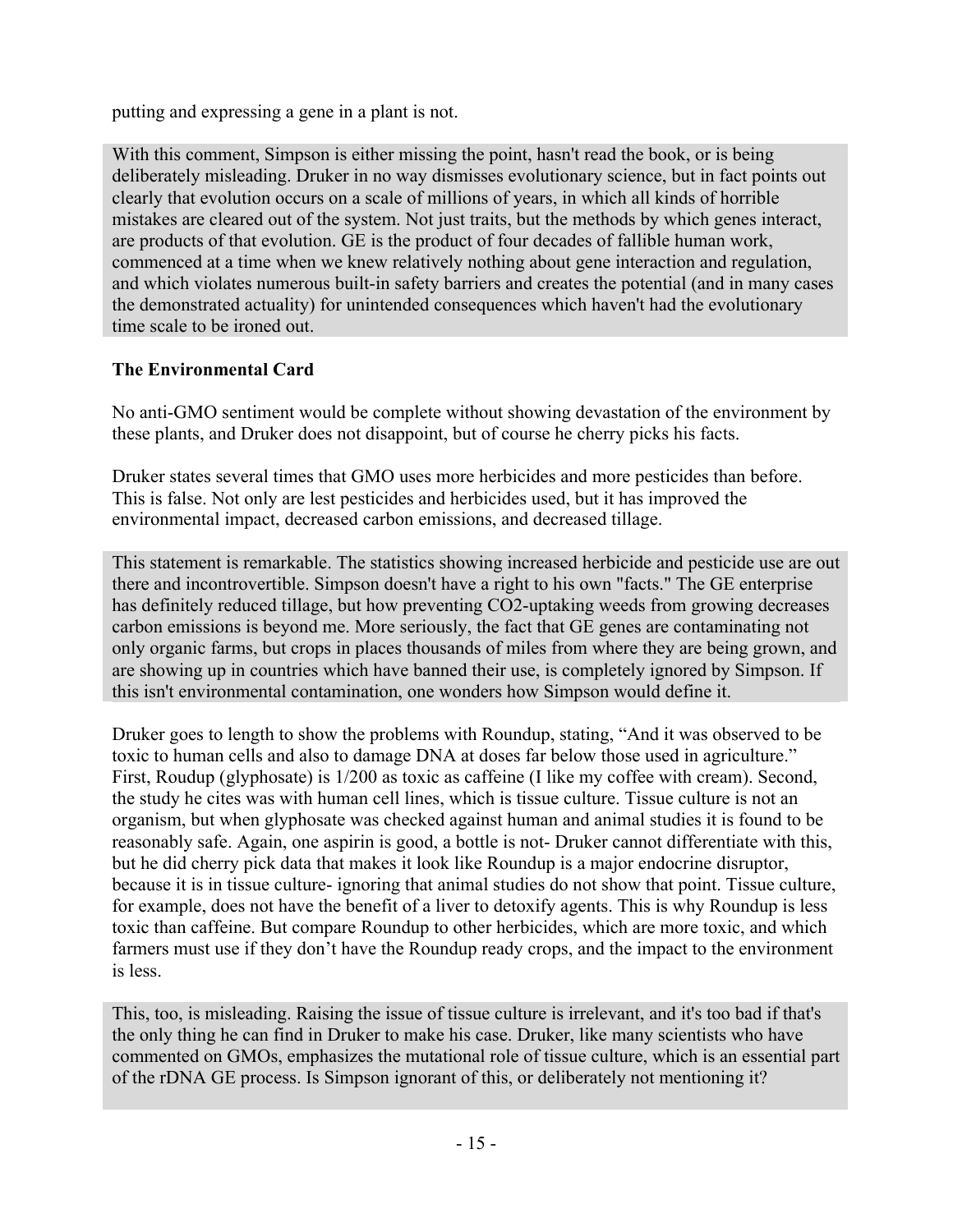Unlike Druker's documentation of his claims, Simpson's provides none for his 1/200 figure, so it is impossible to determine what "toxic" means in this case. Glyphosate inhibits the shikimate metabolic pathway by means of chelation of minerals necessary for enzymes involved in that pathway. That pathway only exists in plants and bacteria, but since most of the human immune system and ability to absorb nutrition is based on the bacteria in the gut, it is far from benign, though that aspect of its damage is indirect. But its chelating doesn't stop with the shikimate enzymes. It also damages the cytochrome-450 enzymes, which may be part of the cause of the liver and kidney damage demonstrated in animal studies. (See a couple of fascinating and detailed interviews with Drs. Don Huber and Stephanie Seneff.)

http://dickatlee.com/issues/gmo/mp3/don\_huber\_perdue\_glyphosate.mp3 http://dickatlee.com/issues/gmo/mp3/ss759.mp3

Further, Roundup is now found in atmospheric and ground water around the country, does not biodegrade as originally claimed by Monsanto, and is found in human tissues and breast milk.

Druker then talks about superweeds, as if they are an issue because of GMO. Super weeds happen much like antibiotic resistance happens. The more herbicides are used, weeds grow that are resistant. Super weeds are a problem, and it is not a problem because of GMO, it is a problem that man will fight for a long time. There is no solution to our warfare on weeds, which man has had since the dawn of time. We use herbicides, the question is which ones will we use, what is the toxicity of them, which ones will cause us harm in our food supply. GMO is not the problem with herbicide resistant weeds, but neither is "organic" farming.

Interesting. Organic farming obviously has to deal with weeds, and has its own solutions, but they are not chemical. A major problem with Roundup (among many) is that it kills the soil bacteria which make soil healthy. It has been observed that when the Mississippi River flooded into Iowa several years ago, one could distinguish between fields that were organic and those which weren't, because the organic fields absorbed the water, while the Roundup fields remained flooded because the soil had lost its loft and was compacted. Superweeds are not a problem in organic agriculture -- they're just weeds to be dealt with like any other -- they don't develop resistance to mechanical removal or physical suppression. However, they **are** a problem in chemical agriculture because they destroy the desired low-labor-input weed-free paradigm, thus progressively demanding stronger and more dangerous herbicides (as we are now seeing) to maintain that paradigm.

## **An Ig Nobel Prize**

Even if you happen to agree with Druker's point of view, the book is long and tiresome reading. It reads like a Supreme Court brief where the members of the Supreme Court would say, "Make it brief."

It's clear that a lawyer authored this manifesto. Because the fundamental truth of science is that we test things. You cannot make logic fit into biology. While I would never disagree that we should test products brought to the market, he strongly indicates these items are not tested. In fact, they are.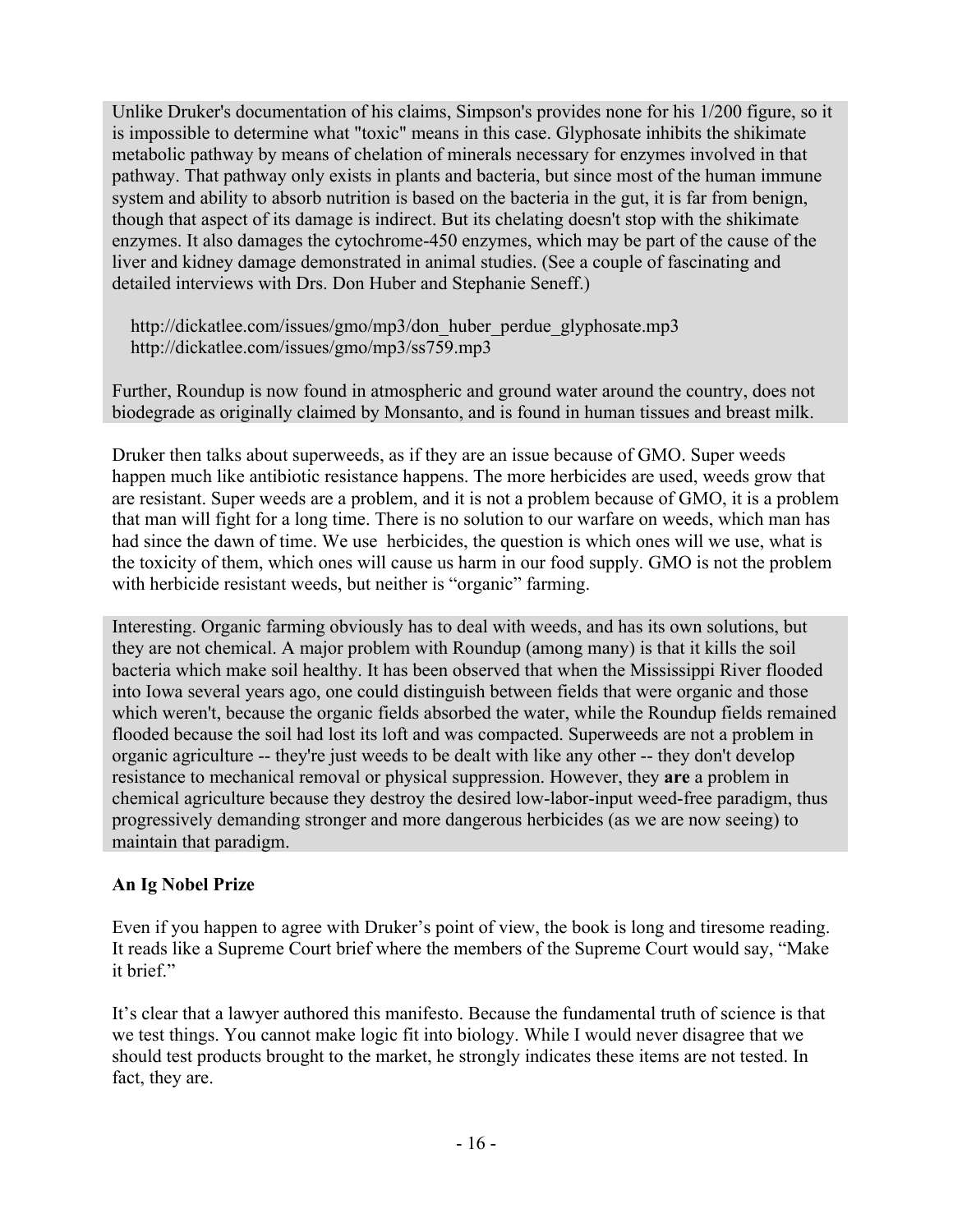I fully agree with Simpson's characterization of the book as long, and would add that it is extremely repetitive -- but probably necessarily so, from a lawyer's point of view, to make sure the reader gets the points. For someone who is familiar with the scientific literature that raises concerns about GE, it is hardly tiresome -- he provides many insights that undoubtedly new to many. However, Simpson's statement that "you cannot make logic fit into biology" is about as strikingly anti-science as you can get. And his clever use of the word "indicates" gets around the fact that Druker actually **doesn't** say the items aren't tested, but rather that the tests that are done are incapable of determining safety.

When I learned that this book was self-published I could see why – no editor would have allowed such long and pedantic arguments, and a science editor would have corrected many of the basic mistakes in his book.

If there is a Nobel Prize for logical fallacies, the author should be nominated. The book is a lengthy editorial, filled with some simplistic explanations of biology (many too simplistic) and factual errors. The forward by Dame Goodall gave the book its best lines – and who doesn't like Jane Goodall and her extraordinary sense of humor?

I must admit, if the book is an editorial, I've never read an editorial so packed with documented and referenced facts. That Druker has a position is, of course obvious. But so do the authors of many scientific papers. If the complexity that Druker elucidates in such detail is "simplistic," one has to wonder what Simpson might offer in the way of a more comprehensive presentation that isn't a multi-volume encyclopedia of genetics. And I haven't seen Simpson actually provide any specifics on factual errors.

With respect to the references below, I've provided links above to useful articles on the Pusztai affair. Perhaps the most useful links with respect to critiques of Seralini are on the website dedicated to his work:

http://www.gmoseralini.org

I'll provide comments below on the Columbia Journalism Review's attack on Seralini and the FDA statement on GMO safety evaluation.

## **References for L-Tryptophan**

Smith MJ, and Garrett RH (2005). Review. A heretofore undisclosed crux of Eosinophilia-Myalgia Syndrome: compromised histamine degradation. Inflammation Research 54: 435–450.

FDA, U. S. Food and Drug Administration, Center for Food Safety and Applied Nutrition Office of Nutritional Products, Labeling, and Dietary Supplements, (February 2001) Information Paper on L-tryptophan and 5-hydroxy-L-tryptophan www.cfsan.fda.gov/~dms/ds-tryp1.html accessed Dec 7 2008.

Curr Opin Rheumatol. 1993 Nov;5(6):802-8. Eosinophilia-myalgia syndrome, toxic-oil syndrome, and diffuse fasciitis with eosinophilia.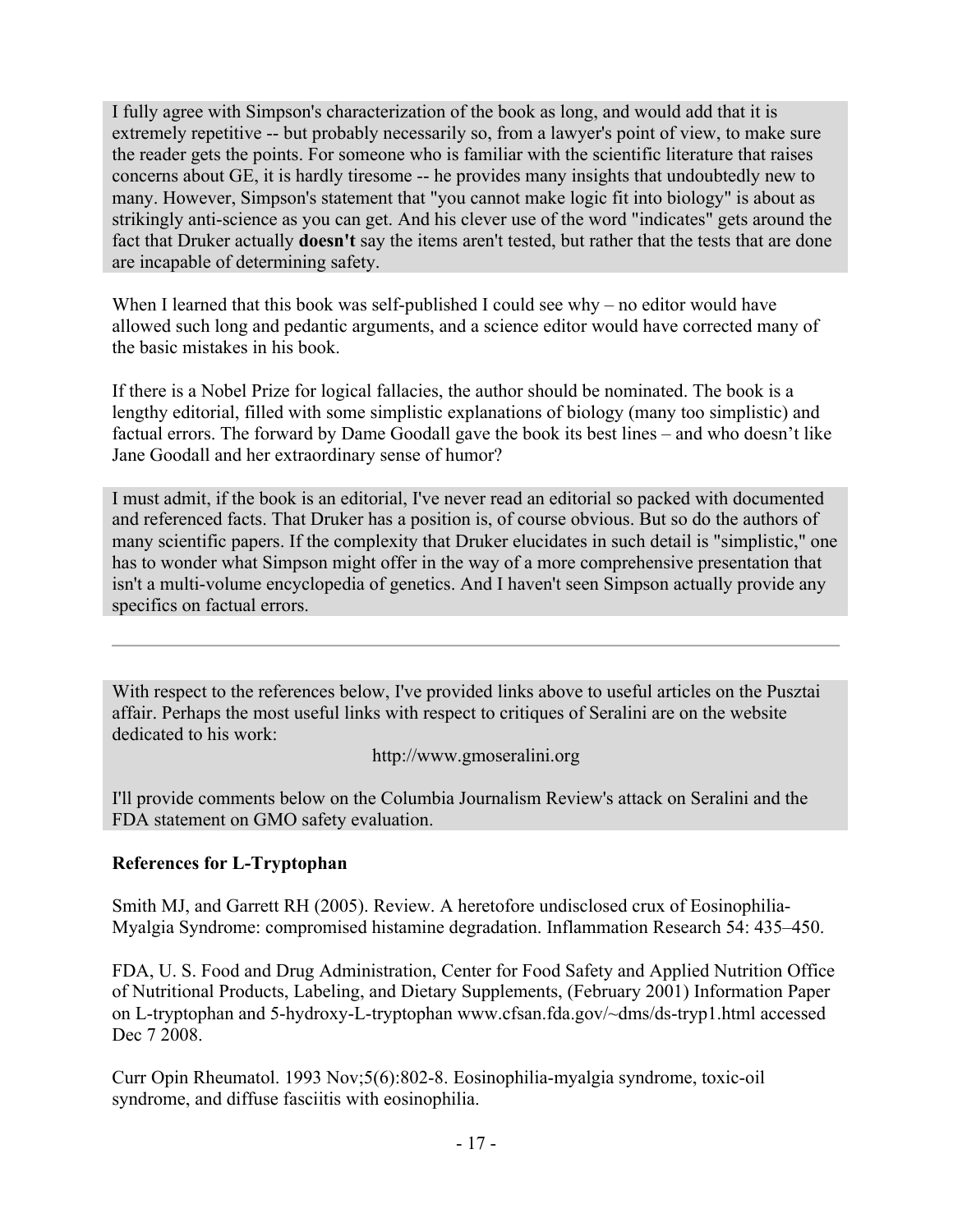Silver RM1.

## **References for Pusztai's paper**

Here is his original paper:

Ewen SW and Pusztai A (1999). Effect of diets containing genetically modified potatoes expressing Galanthus nivalis lectin on rat small intestine. Lancet 354 :1353-1354.

In that same issue of Lancet there was a critical review of Pusztai's methods and conclusions:

Kuiper HA, Noteborn HPJM , and Peijnenburg ACM (1999).Adequacy of methods for testing the safety of genetically modified foods.

Here is in pdf form – the Royal Society's review of Pusztai:

Annual Review Plant Biology 59:771–812. Royal Society UK (1999) Review of data on possible toxicity of GM potatoes. royalsociety.org/Review-of-data-on-possible-toxicity-of-GMpotatoes/PDF file. Accessed Dec 6 2008.

# **References for Seralini Paper**

Here is the original paper:

Séralini GE1, Clair E, Mesnage R, Gress S, Defarge N, Malatesta M, Hennequin D, de Vendômois JS.Food Chem Toxicol. 2012 Nov;50(11):4221-31. doi: 10.1016/j.fct.2012.08.005. Epub 2012 Sep 19.Long term toxicity of a Roundup herbicide and a Roundup-tolerant genetically modified maize.

Here is the retraction notice:

Food Chem Toxicol. 2014 Jan;63:244. Retraction notice to "Long term toxicity of a Roundup herbicide and a Roundup-tolerant genetically modified maize" [Food Chem. Toxicol. 50 (2012) 4221-4231]. Retraction of Long term toxicity of a Roundup herbicide and a Roundup-tolerant genetically modified maize. [Food Chem Toxicol. 2012]

# **Other GMO References – Safety studies**

Shokuhin Eiseigaku Zasshi. 2007 Jun;48(3):41-50.

[A 52-week feeding study of genetically modified soybeans in F344 rats]. Sakamoto Y1, Tada Y, Fukumori N, Tayama K, Ando H, Takahashi H, Kubo Y, Nagasawa A, Yano N, Yuzawa K, Ogata A, Kamimura H. <– no differences between rats fed GMO and non GMO

Toxicol Int. 2010 Jul;17(2):99-101. doi: 10.4103/0971-6580.72680.Sero-biochemical Studies in Sheep Fed with Bt Cotton Plants.

Anilkumar B1, Reddy AG, Kalakumar B, Rani MU, Anjaneyulu Y, Raghunandan T, Reddy YR, Jyothi K, Gopi KS. <*In conclusion, the results of the present investigation enunciated that*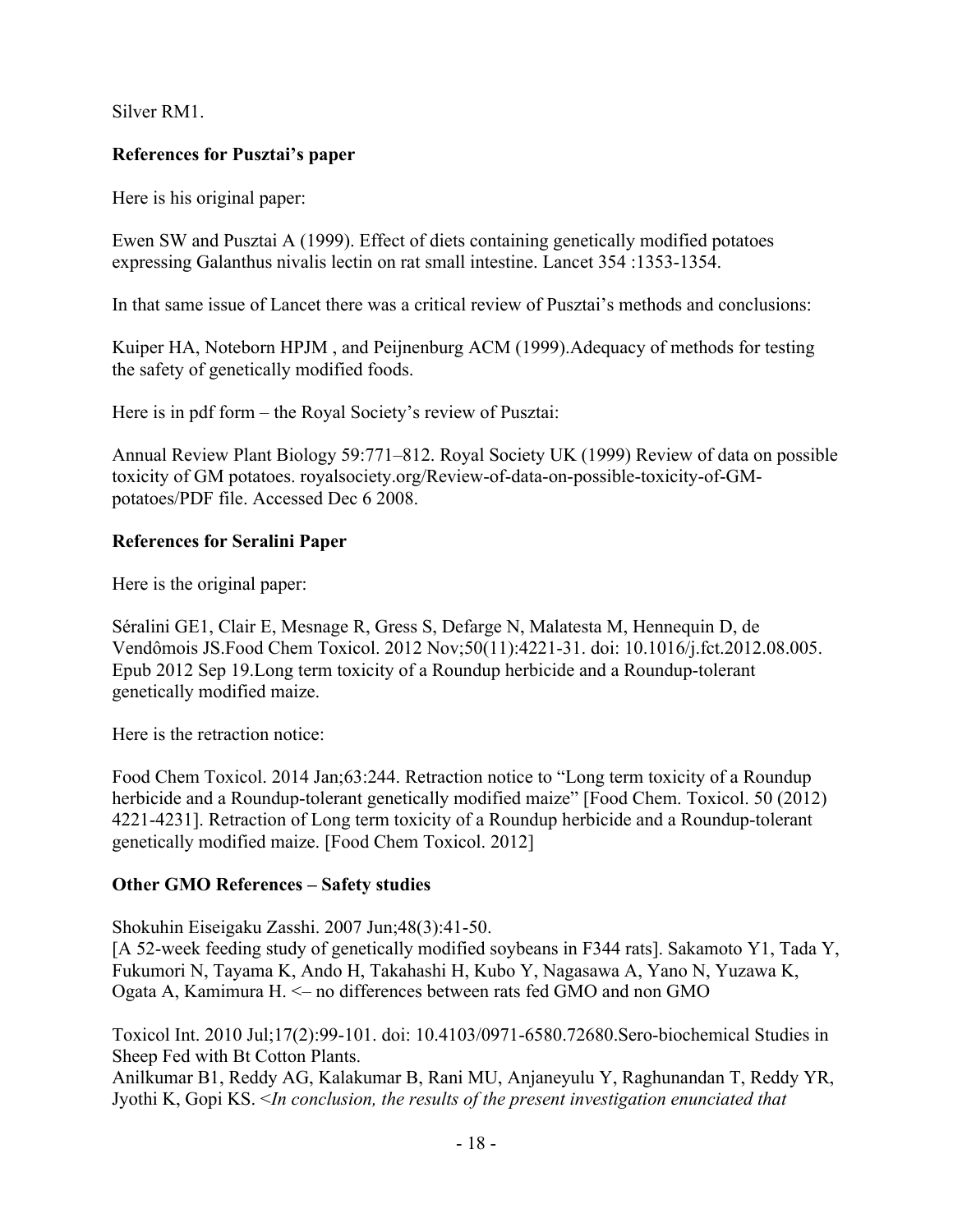*feeding of genetically modified (Bt) cotton plants to sheep was without detrimental effects in the biological system of sheep.*

The Fate of Genetically Modified Protein from Roundup Ready Soybeans in Laying Hens1J. Ash2, C. Novak3 and S. E. Scheideler\*,J Appl Poult Res (2003) 12 (2): 242-245. <-*In conclusion, the digestive process of the laying hen effectively broke down the GM protein from the soybean meal portion of the diet, hence no modified protein was found in the liver, egg, or feces in this brief field trial.*

Int Arch Allergy Immunol. 2007;144(1):29-38. Epub 2007 May 11. A proteomic study to identify soya allergens–the human response to transgenic versus non-transgenic soya samples. Batista R1, Martins I, Jeno P, Ricardo CP, Oliveira MM. <*Conclusion: Soybean endogenous allergen expression does not seem to be altered after genetic modification.*

Epidemiologic studies of glyphosate and non-cancer health outcomes: a review.Regul Toxicol Pharmacol. 2011 Nov;61(2):172-84. Mink PJ1, Mandel JS, Lundin JI, Sceurman BK. <*Our review found no evidence of a consistent pattern of positive associations indicating a causal relationship between any disease and exposure to glyphosate.*

A meta-analysis of the impacts of genetically modified crops. Klümper W, Qaim M PLoS One. 2014 Nov 3;9(11):e111629. <-*On average, GM technology adoption has reduced chemical pesticide use by 37%, increased crop yields by 22%, and increased farmer profits by 68%. Yield gains and pesticide reductions are larger for insect-resistant crops than for herbicide-tolerant crops. Yield and profit gains are higher in developing countries than in developed countries.*

Environmental impacts of genetically modified (gm) crop use 1996-2013: impacts on pesticide use and carbon emissions. Brookes G, Barfoot P.GM Crops Food. 2015 Mar 11:0<-*The technology has also facilitated important cuts in fuel use and tillage changes, resulting in a significant reduction in the release of greenhouse gas emissions from the GM cropping area. In 2013, this was equivalent to removing 12.4 million cars from the roads.*

US Food and Drug Administration. Report on the Food and Drug Administration's Review of the Safety of Recombinant Bovine Somatotropin. 4/23/2009. Accessed at http://www.fda.gov/AnimalVeterinary/SafetyHealth/ProductSafetyInformation/ucm130321.htm on June 17, 2014.

#### **Link to Columbia School of Journalism about the Serilini Paper here.**

http://www.cjr.org/the\_observatory/genetically\_modified\_corn\_roun.php

This CJR attack on Seralini's embargo at the time of his report's release doesn't seem to consider the context of their statement that the Science Media Centre "quickly distributed a list of detailed comments." One wonders where these "detailed comments" came from -- comments that arose and were echoed around the world so immediately, given that they couldn't have been based on a full reading of Seralini's paper. This pattern is one Monsanto is on record as having done. The CJR doesn't mention that major funding for the SMC comes from BASF, Bayer, and Syngenta, all major GMO/pesticide players, and that, while the SMC had promised a pro- and anti-GMO scientist, they explicitly reneged on that promise. The flaws the CJR points out as having been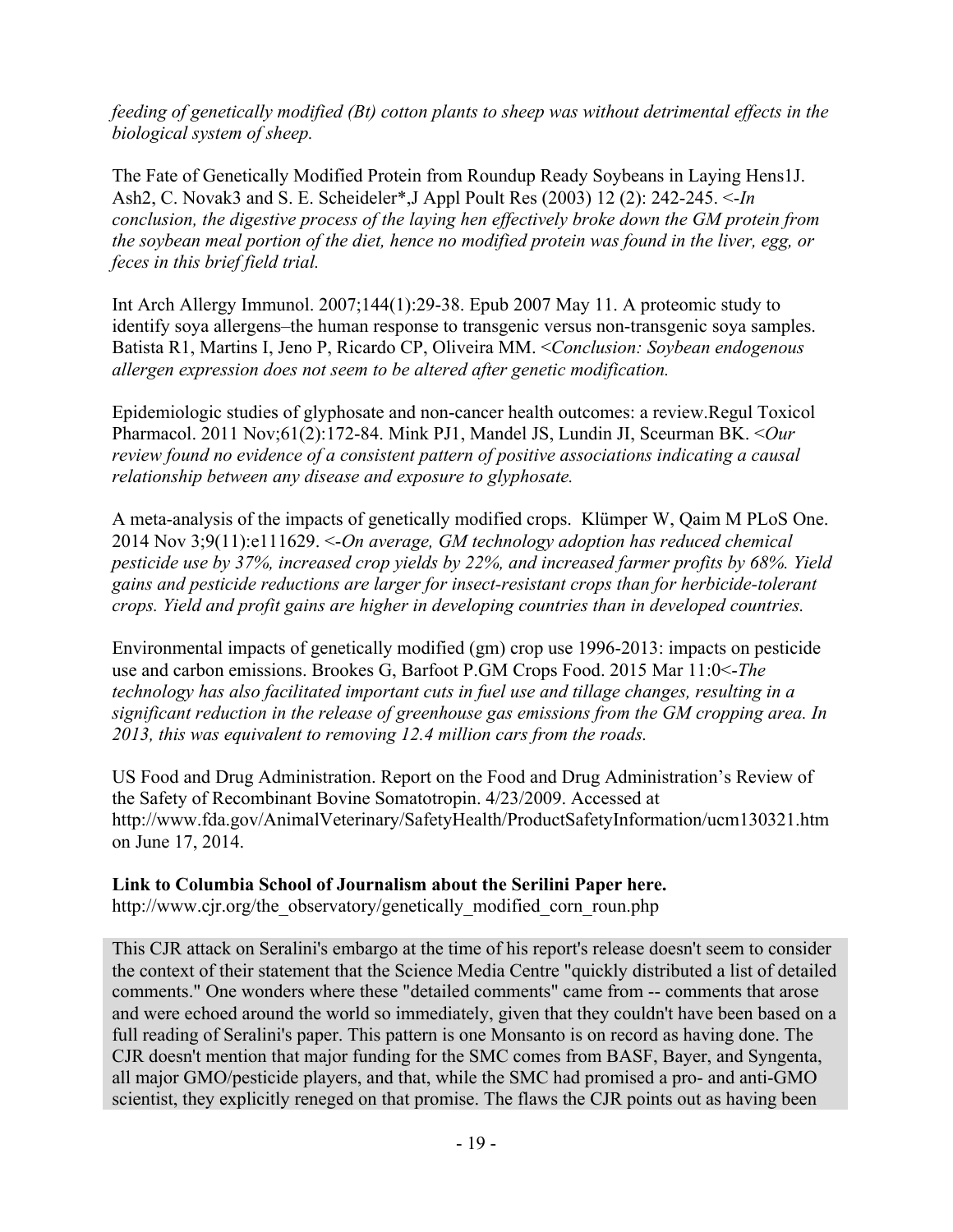listed by the SMC are the same ones I've responded to above. The CJR quotes random bloggers using undetailed, unsubstantiated terms such as "flimsiest of evidence" and "no matter how tenuous--or dubious," and refers in an update to a European Food Safety Authority claim that the "design, reporting, and analysis of the study...are inadequate." This is the same EFSA whose principal scientist is notorious for making unsubstantiated claims for GMO safety and ignoring scientific evidence to the contrary while running roughshod over the sovereign wishes of European countries on GMO policy.

## **How the FDA evaluates GMO click here**

http://www.fda.gov/ForConsumers/ConsumerUpdates/ucm352067.htm

Here's their section on Safety:

Food and food ingredients derived from GE plants must adhere to the same safety requirements under the Federal Food, Drug, and Cosmetic (FD&C) Act that apply to food and food ingredients derived from traditionally bred plants.

FDA encourages developers of GE plants to consult with the agency before marketing their products. Although the consultation is voluntary, Keefe says developers find it helpful in determining the steps necessary to ensure that food products made from their plants are safe and otherwise lawful.

The developer produces a safety assessment, which includes the identification of distinguishing attributes of new genetic traits, whether any new material in food made from the GE plant could be toxic or allergenic when eaten, and a comparison of the levels of nutrients in the GE plant to traditionally bred plants.

FDA scientists evaluate the safety assessment and also review relevant data and information that are publicly available in published scientific literature and the agency's own records.

The consultation is complete only when FDA's team of scientists are satisfied with the developer's safety assessment and have no further questions regarding safety or other regulatory issues.

As mentioned above, Druker clearly points out why GE foods meet none of the FD&C Act requirements. Note that, among other things,

- \* consultation is only voluntary
- \* when studies are submitted, the data behind them are not necessarily provided and are not public
- \* the FDA does no independent studies itself, and
- \* (seemingly inconsistent with the final paragraph) in the end the FDA explicitly avoids making any claim as to the food's safety, only acknowledging that the company claims it is safe.

Simpson, to his credit, links to the document, but doesn't elaborate on these points.